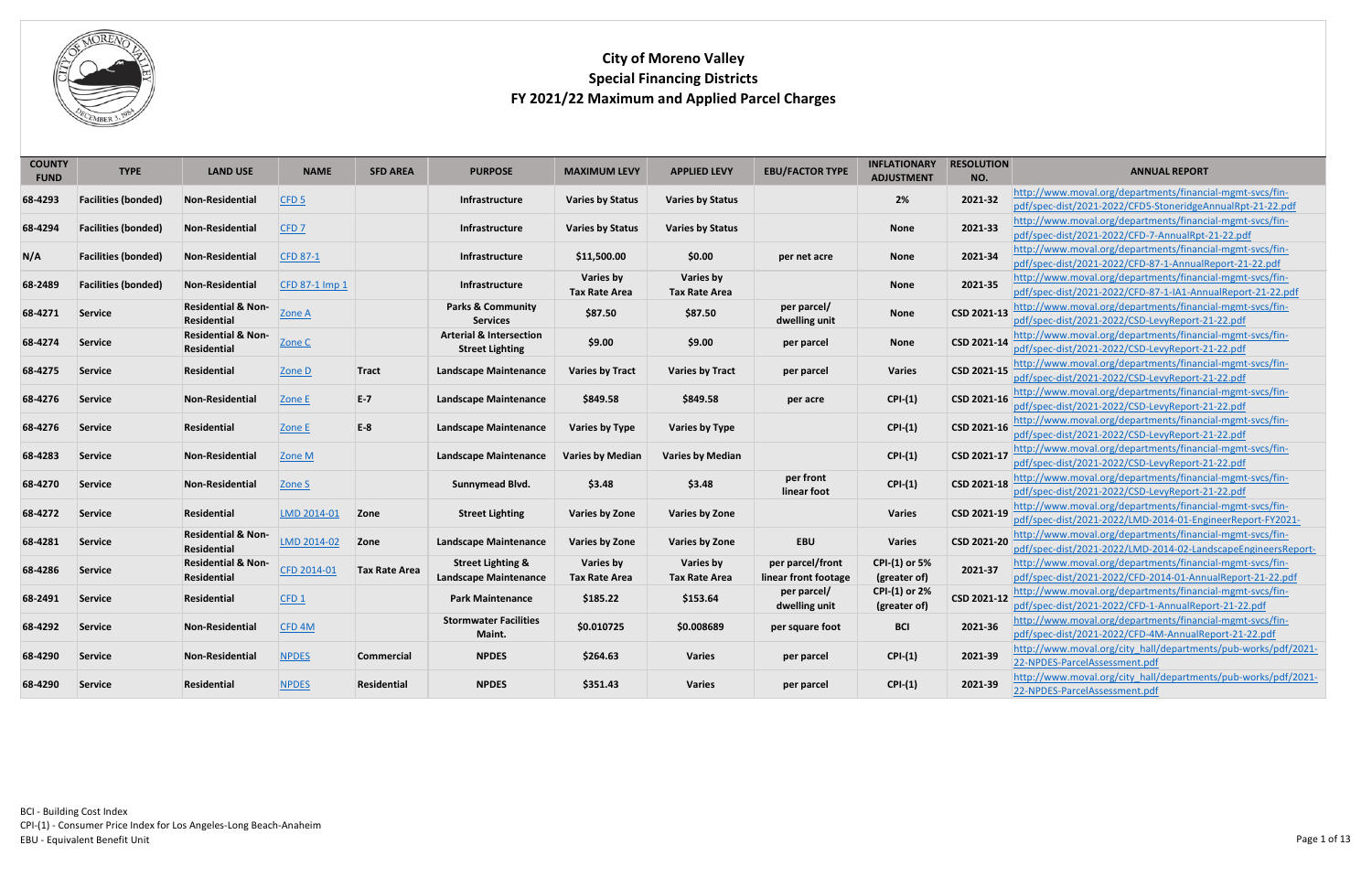

<span id="page-1-4"></span><span id="page-1-3"></span><span id="page-1-2"></span><span id="page-1-1"></span><span id="page-1-0"></span>

| <b>COUNTY</b><br><b>FUND</b> | <b>TYPE</b>                | <b>LAND USE</b>               | <b>NAME</b>          | <b>SFD AREA</b> | <b>PURPOSE</b>                     | <b>MAXIMUM LEVY</b>     | <b>APPLIED LEVY</b>     | <b>EBU/FACTOR TYPE</b> | <b>INFLATIONARY</b><br><b>ADJUSTMENT</b> | <b>RESOLUTION</b><br>NO. | <b>ANNUAL REPORT</b>                                                                                           |
|------------------------------|----------------------------|-------------------------------|----------------------|-----------------|------------------------------------|-------------------------|-------------------------|------------------------|------------------------------------------|--------------------------|----------------------------------------------------------------------------------------------------------------|
|                              |                            |                               |                      |                 |                                    |                         |                         |                        |                                          |                          | http://www.moval.org/departments/financial-mgmt-svcs/fin-                                                      |
| 68-4293                      | <b>Facilities (bonded)</b> | <b>Non-Residential</b>        | CFD <sub>5</sub>     |                 | Infrastructure                     | <b>Varies by Status</b> | <b>Varies by Status</b> |                        | 2%                                       | 2021-32                  | pdf/spec-dist/2021-2022/CFD5-StoneridgeAnnualRpt-21-22.pdf                                                     |
| 68-4293                      | Facilities (bonded)        | Non-Residential               | CFD <sub>5</sub>     | 5Dev            | Infrastructure                     | \$14,336.11             | \$14,336.11             | per acre               | 2%                                       | 2021-32                  | http://www.moval.org/departments/financial-mgmt-svcs/fin-                                                      |
|                              |                            |                               |                      |                 |                                    |                         |                         |                        |                                          |                          | pdf/spec-dist/2021-2022/CFD5-StoneridgeAnnualRpt-21-22.pdf                                                     |
| 68-4293                      | Facilities (bonded)        | Non-Residential               | CFD <sub>5</sub>     | 5Undev          | Infrastructure                     | \$14,336.11             | \$10,483.91             | per acre               | 2%                                       | 2021-32                  | http://www.moval.org/departments/financial-mgmt-svcs/fin-                                                      |
|                              |                            |                               |                      |                 |                                    |                         |                         |                        |                                          |                          | pdf/spec-dist/2021-2022/CFD5-StoneridgeAnnualRpt-21-22.pdf                                                     |
| 68-4294                      | <b>Facilities (bonded)</b> | Non-Residential               | CFD7                 |                 | <b>Infrastructure</b>              | <b>Varies by Status</b> | <b>Varies by Status</b> |                        | <b>None</b>                              | 2021-33                  | http://www.moval.org/departments/financial-mgmt-svcs/fin-<br>pdf/spec-dist/2021-2022/CFD-7-AnnualRpt-21-22.pdf |
| 68-4294                      | Facilities (bonded)        | Non-Residential               | CFD 7                | 7Dev            | Infrastructure                     | \$3,500.00              | \$1,644.03              | per acre               | None                                     | 2021-33                  | http://www.moval.org/departments/financial-mgmt-svcs/fin-<br>pdf/spec-dist/2021-2022/CFD-7-AnnualRpt-21-22.pdf |
|                              |                            |                               |                      |                 |                                    |                         |                         |                        |                                          |                          | http://www.moval.org/departments/financial-mgmt-svcs/fin-                                                      |
| 68-4294                      | Facilities (bonded)        | Non-Residential               | CFD 7                | 7Undev          | Infrastructure                     | \$3,500.00              | \$0.00                  | per acre               | None                                     | 2021-33                  | pdf/spec-dist/2021-2022/CFD-7-AnnualRpt-21-22.pdf                                                              |
|                              |                            |                               |                      |                 |                                    |                         |                         |                        |                                          |                          | http://www.moval.org/departments/financial-mgmt-svcs/fin-                                                      |
| N/A                          | <b>Facilities (bonded)</b> | <b>Non-Residential</b>        | <b>CFD 87-1</b>      |                 | Infrastructure                     | \$11,500.00             | \$0.00                  | per net acre           | <b>None</b>                              | 2021-34                  | pdf/spec-dist/2021-2022/CFD-87-1-AnnualReport-21-22.pdf                                                        |
|                              |                            |                               |                      |                 |                                    | Varies by               | Varies by               |                        |                                          |                          | http://www.moval.org/departments/financial-mgmt-svcs/fin-                                                      |
| 68-2489                      | <b>Facilities (bonded)</b> | <b>Non-Residential</b>        | CFD 87-1 Imp 1       |                 | Infrastructure                     | <b>Tax Rate Area</b>    | <b>Tax Rate Area</b>    |                        | <b>None</b>                              | 2021-35                  | pdf/spec-dist/2021-2022/CFD-87-1-IA1-AnnualReport-21-22.pdf                                                    |
|                              |                            |                               |                      |                 |                                    |                         |                         |                        |                                          |                          | http://www.moval.org/departments/financial-mgmt-svcs/fin-                                                      |
| 68-2489                      | Facilities (bonded)        | Non-Residential               | CFD 87-1 Imp 1 Area1 |                 | Infrastructure                     | \$4,450.00              | \$838.20                | per acre               | None                                     |                          | pdf/spec-dist/2021-2022/CFD-87-1-IA1-AnnualReport-21-22.pdf                                                    |
| 68-2489                      | Facilities (bonded)        | Non-Residential               | CFD 87-1 Imp 1 Area2 |                 | Infrastructure                     | \$3,850.00              | \$745.20                | per acre               | None                                     |                          | http://www.moval.org/departments/financial-mgmt-svcs/fin-                                                      |
|                              |                            |                               |                      |                 |                                    |                         |                         |                        |                                          |                          | pdf/spec-dist/2021-2022/CFD-87-1-IA1-AnnualReport-21-22.pdf                                                    |
| 68-4271                      | Service                    | <b>Residential &amp; Non-</b> | Zone A               |                 | <b>Parks &amp; Community</b>       | \$87.50                 | \$87.50                 | per parcel/            | <b>None</b>                              | CSD 2021-13              | http://www.moval.org/departments/financial-mgmt-svcs/fin-                                                      |
|                              |                            | Residential                   |                      |                 | <b>Services</b>                    |                         |                         | dwelling unit          |                                          |                          | pdf/spec-dist/2021-2022/CSD-LevyReport-21-22.pdf                                                               |
| 68-4274                      | Service                    | <b>Residential &amp; Non-</b> | Zone C               |                 | <b>Arterial &amp; Intersection</b> | \$9.00                  | \$9.00                  | per parcel             | <b>None</b>                              | CSD 2021-14              | http://www.moval.org/departments/financial-mgmt-svcs/fin-<br>pdf/spec-dist/2021-2022/CSD-LevyReport-21-22.pdf  |
|                              |                            | Residential                   |                      |                 | <b>Street Lighting</b>             |                         |                         |                        |                                          |                          | http://www.moval.org/departments/financial-mgmt-svcs/fin-                                                      |
| 68-4275                      | Service                    | Residential                   | Zone D               | <b>Tract</b>    | <b>Landscape Maintenance</b>       | <b>Varies by Tract</b>  | <b>Varies by Tract</b>  | per parcel             | <b>Varies</b>                            | CSD 2021-15              | pdf/spec-dist/2021-2022/CSD-LevyReport-21-22.pdf                                                               |
|                              |                            |                               |                      |                 |                                    |                         |                         |                        |                                          |                          | http://www.moval.org/departments/financial-mgmt-svcs/fin-                                                      |
| 68-4275                      | Service                    | Residential                   | Zone D               | 10191           | Landscape Maintenance              | \$87.74                 | \$87.74                 | per parcel             | $CPI-(1)$                                | CSD 2021-15              | pdf/spec-dist/2021-2022/CSD-LevyReport-21-22.pdf                                                               |
|                              |                            |                               |                      |                 |                                    |                         |                         |                        |                                          |                          | CSD 2021-15 http://www.moval.org/departments/financial-mgmt-svcs/fin-                                          |
| 68-4275                      | Service                    | Residential                   | Zone D               | 11848           | Landscape Maintenance              | \$106.81                | \$106.80                | per parcel             | $CPI-(1)$                                |                          | pdf/spec-dist/2021-2022/CSD-LevyReport-21-22.pdf                                                               |
|                              |                            |                               |                      |                 |                                    |                         |                         |                        |                                          | CSD 2021-15              | http://www.moval.org/departments/financial-mgmt-svcs/fin-                                                      |
| 68-4275                      | Service                    | Residential                   | Zone D               | 12268           | Landscape Maintenance              | \$57.00                 | \$44.44                 | per parcel             | None                                     |                          | pdf/spec-dist/2021-2022/CSD-LevyReport-21-22.pdf                                                               |
| 68-4275                      | Service                    | Residential                   | Zone D               | 12305           | Landscape Maintenance              | \$57.00                 | \$26.22                 | per parcel             | None                                     | CSD 2021-15              | http://www.moval.org/departments/financial-mgmt-svcs/fin-                                                      |
|                              |                            |                               |                      |                 |                                    |                         |                         |                        |                                          |                          | pdf/spec-dist/2021-2022/CSD-LevyReport-21-22.pdf                                                               |
| 68-4275                      | Service                    | Residential                   | Zone D               | 12773           | Landscape Maintenance              | \$101.72                | \$80.18                 | per parcel             | $CPI-(1)$                                | CSD 2021-15              | http://www.moval.org/departments/financial-mgmt-svcs/fin-                                                      |
|                              |                            |                               |                      |                 |                                    |                         |                         |                        |                                          |                          | pdf/spec-dist/2021-2022/CSD-LevyReport-21-22.pdf                                                               |
| 68-4275                      | Service                    | Residential                   | Zone D               | 12902           | Landscape Maintenance              | \$91.55                 | \$91.54                 | per parcel             | $CPI-(1)$                                | CSD 2021-15              | http://www.moval.org/departments/financial-mgmt-svcs/fin-                                                      |
|                              |                            |                               |                      |                 |                                    |                         |                         |                        |                                          |                          | pdf/spec-dist/2021-2022/CSD-LevyReport-21-22.pdf                                                               |
| 68-4275                      | Service                    | Residential                   | Zone D               | 13576           | Landscape Maintenance              | \$40.65                 | \$40.64                 | per parcel             | $CPI-(1)$                                | CSD 2021-15              | http://www.moval.org/departments/financial-mgmt-svcs/fin-                                                      |
|                              |                            |                               |                      |                 |                                    |                         |                         |                        |                                          |                          | pdf/spec-dist/2021-2022/CSD-LevyReport-21-22.pdf                                                               |
| 68-4275                      | Service                    | Residential                   | Zone D               | 13585           | Landscape Maintenance              | \$57.00                 | \$57.00                 | per parcel             | None                                     | CSD 2021-15              | http://www.moval.org/departments/financial-mgmt-svcs/fin-<br>pdf/spec-dist/2021-2022/CSD-LevyReport-21-22.pdf  |
|                              |                            |                               |                      |                 |                                    |                         |                         |                        |                                          |                          |                                                                                                                |

<span id="page-1-6"></span><span id="page-1-5"></span>BCI - Building Cost Index CPI-(1) - Consumer Price Index for Los Angeles-Long Beach-Anaheim Page 2 of 13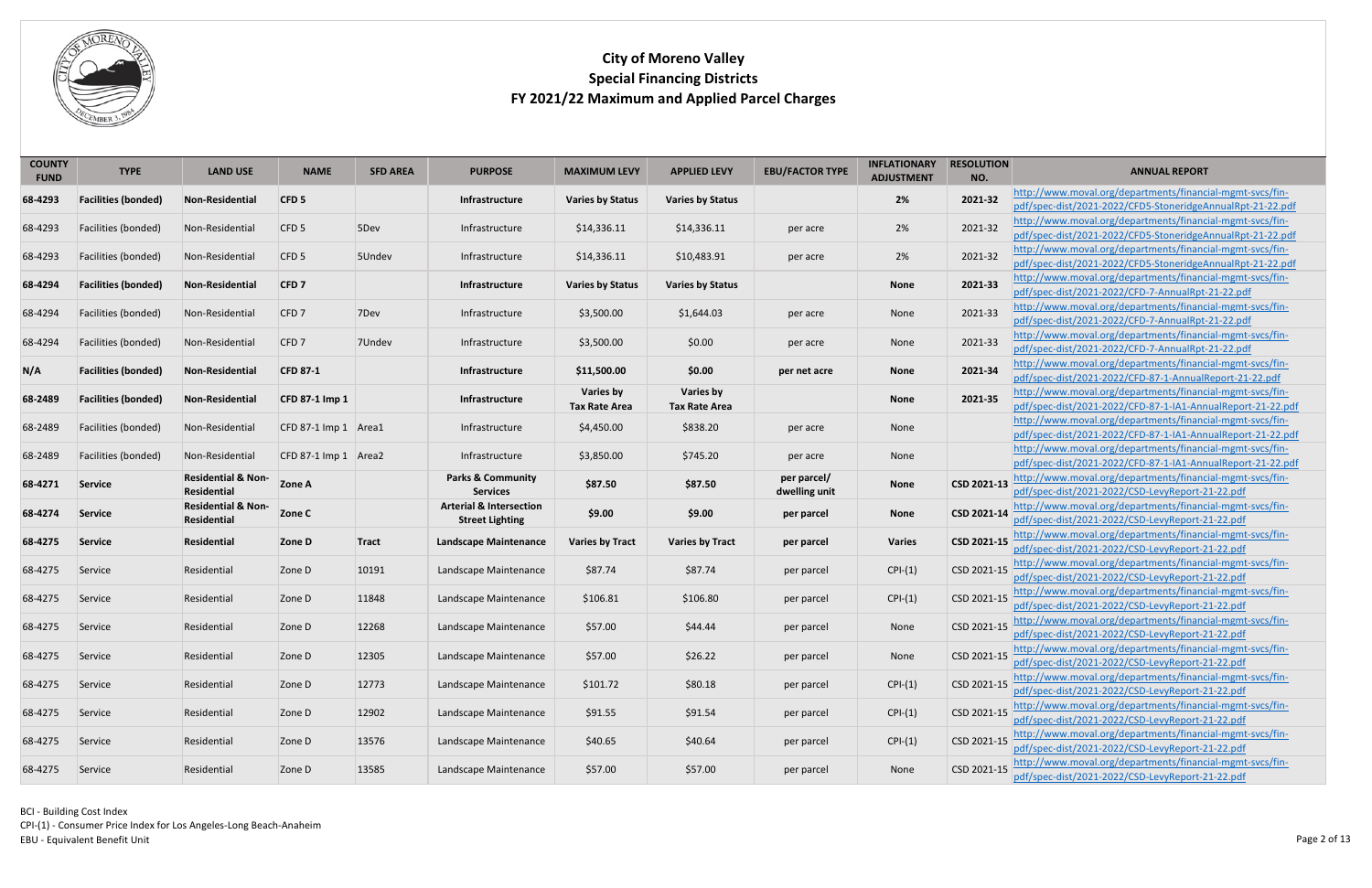

| <b>COUNTY</b><br><b>FUND</b> | <b>TYPE</b> | <b>LAND USE</b> | <b>NAME</b> | <b>SFD AREA</b> | <b>PURPOSE</b>        | <b>MAXIMUM LEVY</b> | <b>APPLIED LEVY</b> | <b>EBU/FACTOR TYPE</b> | <b>INFLATIONARY</b><br><b>ADJUSTMENT</b> | <b>RESOLUTION</b><br>NO. | <b>ANNUAL REPORT</b>                                                                                                      |
|------------------------------|-------------|-----------------|-------------|-----------------|-----------------------|---------------------|---------------------|------------------------|------------------------------------------|--------------------------|---------------------------------------------------------------------------------------------------------------------------|
| 68-4275                      | Service     | Residential     | Zone D      | 14387           | Landscape Maintenance | \$57.00             | \$44.44             | per parcel             | None                                     | CSD 2021-15              | http://www.moval.org/departments/financial-mgmt-svcs/fin-                                                                 |
|                              |             |                 |             |                 |                       |                     |                     |                        |                                          |                          | pdf/spec-dist/2021-2022/CSD-LevyReport-21-22.pdf<br>http://www.moval.org/departments/financial-mgmt-svcs/fin-             |
| 68-4275                      | Service     | Residential     | Zone D      | 15387           | Landscape Maintenance | \$57.00             | \$57.00             | per parcel             | None                                     | CSD 2021-15              | pdf/spec-dist/2021-2022/CSD-LevyReport-21-22.pdf                                                                          |
| 68-4275                      | Service     | Residential     | Zone D      | 15433           | Landscape Maintenance | \$114.45            | \$114.44            | per parcel             | $CPI-(1)$                                | CSD 2021-15              | http://www.moval.org/departments/financial-mgmt-svcs/fin-<br>pdf/spec-dist/2021-2022/CSD-LevyReport-21-22.pdf             |
| 68-4275                      | Service     | Residential     | Zone D      | 16768           | Landscape Maintenance | \$81.36             | \$81.36             | per parcel             | $CPI-(1)$                                | CSD 2021-15              | http://www.moval.org/departments/financial-mgmt-svcs/fin-<br>pdf/spec-dist/2021-2022/CSD-LevyReport-21-22.pdf             |
| 68-4275                      | Service     | Residential     | Zone D      | 16769           | Landscape Maintenance | \$77.55             | \$77.54             | per parcel             | $CPI-(1)$                                | CSD 2021-15              | http://www.moval.org/departments/financial-mgmt-svcs/fin-<br>pdf/spec-dist/2021-2022/CSD-LevyReport-21-22.pdf             |
| 68-4275                      | Service     | Residential     | Zone D      | 16770           | Landscape Maintenance | \$57.00             | \$57.00             | per parcel             | None                                     | CSD 2021-15              | http://www.moval.org/departments/financial-mgmt-svcs/fin-<br>pdf/spec-dist/2021-2022/CSD-LevyReport-21-22.pdf             |
| 68-4275                      | Service     | Residential     | Zone D      | 17033           | Landscape Maintenance | \$220.24            | \$149.14            | per parcel             | $CPI-(1)$                                | CSD 2021-15              | http://www.moval.org/departments/financial-mgmt-svcs/fin-<br>pdf/spec-dist/2021-2022/CSD-LevyReport-21-22.pdf             |
| 68-4275                      | Service     | Residential     | Zone D      | 17176           | Landscape Maintenance | \$57.00             | \$57.00             | per parcel             | None                                     | CSD 2021-15              | http://www.moval.org/departments/financial-mgmt-svcs/fin-<br>pdf/spec-dist/2021-2022/CSD-LevyReport-21-22.pdf             |
| 68-4275                      | Service     | Residential     | Zone D      | 17334           | Landscape Maintenance | \$431.12            | \$429.22            | per parcel             | $CPI-(1)$                                | CSD 2021-15              | http://www.moval.org/departments/financial-mgmt-svcs/fin-<br>pdf/spec-dist/2021-2022/CSD-LevyReport-21-22.pdf             |
| 68-4275                      | Service     | Residential     | Zone D      | 17387           | Landscape Maintenance | \$57.00             | \$57.00             | per parcel             | None                                     | CSD 2021-15              | http://www.moval.org/departments/financial-mgmt-svcs/fin-<br>pdf/spec-dist/2021-2022/CSD-LevyReport-21-22.pdf             |
| 68-4275                      | Service     | Residential     | Zone D      | 17457           | Landscape Maintenance | \$100.45            | \$72.00             | per parcel             | $CPI-(1)$                                | CSD 2021-15              | http://www.moval.org/departments/financial-mgmt-svcs/fin-<br>pdf/spec-dist/2021-2022/CSD-LevyReport-21-22.pdf             |
| 68-4275                      | Service     | Residential     | Zone D      | 17867           | Landscape Maintenance | \$57.00             | \$57.00             | per parcel             | None                                     | CSD 2021-15              | http://www.moval.org/departments/financial-mgmt-svcs/fin-<br>pdf/spec-dist/2021-2022/CSD-LevyReport-21-22.pdf             |
| 68-4275                      | Service     | Residential     | Zone D      | 18283           | Landscape Maintenance | \$57.00             | \$10.00             | per parcel             | None                                     | CSD 2021-15              | http://www.moval.org/departments/financial-mgmt-svcs/fin-<br>pdf/spec-dist/2021-2022/CSD-LevyReport-21-22.pdf             |
| 68-4275                      | Service     | Residential     | Zone D      | 18372           | Landscape Maintenance | \$57.00             | \$57.00             | per parcel             | None                                     | CSD 2021-15              | http://www.moval.org/departments/financial-mgmt-svcs/fin-<br>pdf/spec-dist/2021-2022/CSD-LevyReport-21-22.pdf             |
| 68-4275                      | Service     | Residential     | Zone D      | 18468           | Landscape Maintenance | \$87.74             | \$87.74             | per parcel             | $CPI-(1)$                                |                          | CSD 2021-15 http://www.moval.org/departments/financial-mgmt-svcs/fin-<br>pdf/spec-dist/2021-2022/CSD-LevyReport-21-22.pdf |
| 68-4275                      | Service     | Residential     | Zone D      | 18512           | Landscape Maintenance | \$102.39            | \$77.88             | per parcel             | $CPI-(1)$                                | CSD 2021-15              | http://www.moval.org/departments/financial-mgmt-svcs/fin-<br>pdf/spec-dist/2021-2022/CSD-LevyReport-21-22.pdf             |
| 68-4275                      | Service     | Residential     | Zone D      | 18784           | Landscape Maintenance | \$221.14            | \$192.12            | per parcel             | $CPI-(1)$                                | CSD 2021-15              | http://www.moval.org/departments/financial-mgmt-svcs/fin-<br>pdf/spec-dist/2021-2022/CSD-LevyReport-21-22.pdf             |
| 68-4275                      | Service     | Residential     | Zone D      | 18930           | Landscape Maintenance | \$97.93             | \$79.10             | per parcel             | $CPI-(1)$                                | CSD 2021-15              | http://www.moval.org/departments/financial-mgmt-svcs/fin-<br>pdf/spec-dist/2021-2022/CSD-LevyReport-21-22.pdf             |
| 68-4275                      | Service     | Residential     | Zone D      | 19032           | Landscape Maintenance | \$241.67            | \$119.36            | per parcel             | $CPI-(1)$                                | CSD 2021-15              | http://www.moval.org/departments/financial-mgmt-svcs/fin-<br>pdf/spec-dist/2021-2022/CSD-LevyReport-21-22.pdf             |
| 68-4275                      | Service     | Residential     | Zone D      | 19080           | Landscape Maintenance | \$40.65             | \$40.64             | per parcel             | $CPI-(1)$                                | CSD 2021-15              | http://www.moval.org/departments/financial-mgmt-svcs/fin-<br>pdf/spec-dist/2021-2022/CSD-LevyReport-21-22.pdf             |
| 68-4275                      | Service     | Residential     | Zone D      | 19081           | Landscape Maintenance | \$40.65             | \$40.64             | per parcel             | $CPI-(1)$                                |                          | CSD 2021-15 http://www.moval.org/departments/financial-mgmt-svcs/fin-<br>pdf/spec-dist/2021-2022/CSD-LevyReport-21-22.pdf |

BCI - Building Cost Index CPI-(1) - Consumer Price Index for Los Angeles-Long Beach-Anaheim Page 3 of 13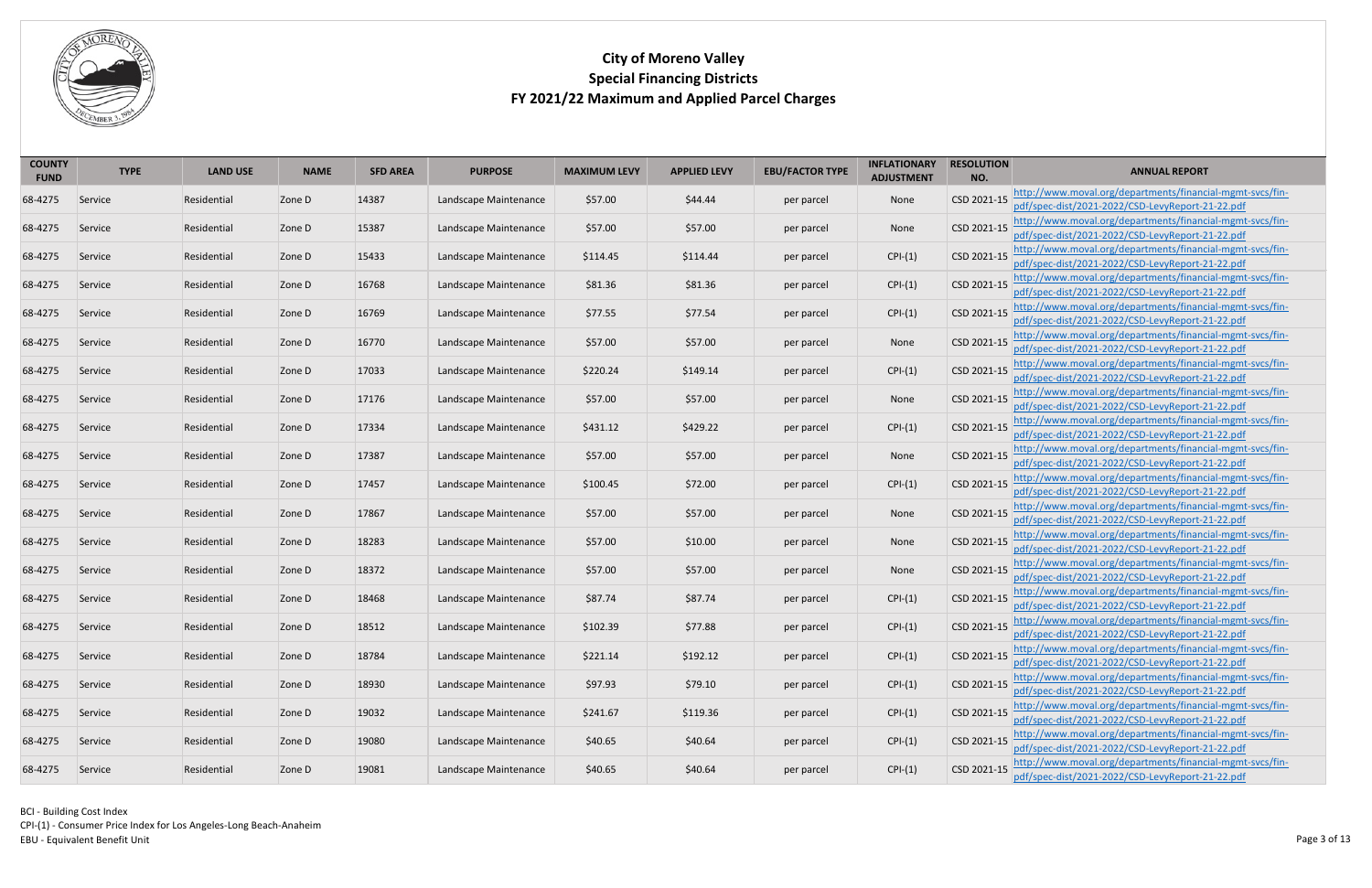

| <b>COUNTY</b><br><b>FUND</b> | <b>TYPE</b> | <b>LAND USE</b> | <b>NAME</b> | <b>SFD AREA</b> | <b>PURPOSE</b>        | <b>MAXIMUM LEVY</b> | <b>APPLIED LEVY</b> | <b>EBU/FACTOR TYPE</b> | <b>INFLATIONARY</b><br><b>ADJUSTMENT</b> | <b>RESOLUTION</b><br>NO. | <b>ANNUAL REPORT</b>                                                                                                      |
|------------------------------|-------------|-----------------|-------------|-----------------|-----------------------|---------------------|---------------------|------------------------|------------------------------------------|--------------------------|---------------------------------------------------------------------------------------------------------------------------|
| 68-4275                      | Service     | Residential     | Zone D      | 19141           | Landscape Maintenance | \$95.36             | \$95.36             | per parcel             | $CPI-(1)$                                | CSD 2021-15              | http://www.moval.org/departments/financial-mgmt-svcs/fin-<br>pdf/spec-dist/2021-2022/CSD-LevyReport-21-22.pdf             |
| 68-4275                      | Service     | Residential     | Zone D      | 19142           | Landscape Maintenance | \$57.00             | \$57.00             | per parcel             | None                                     | CSD 2021-15              | http://www.moval.org/departments/financial-mgmt-svcs/fin-                                                                 |
|                              |             |                 |             |                 |                       |                     |                     |                        |                                          |                          | pdf/spec-dist/2021-2022/CSD-LevyReport-21-22.pdf                                                                          |
| 68-4275                      | Service     | Residential     | Zone D      | 19143           | Landscape Maintenance | \$57.00             | \$57.00             | per parcel             | None                                     | CSD 2021-15              | http://www.moval.org/departments/financial-mgmt-svcs/fin-<br>pdf/spec-dist/2021-2022/CSD-LevyReport-21-22.pdf             |
| 68-4275                      | Service     | Residential     | Zone D      | 19208           | Landscape Maintenance | \$92.40             | \$92.40             | per parcel             | $CPI-(1)$                                | CSD 2021-15              | http://www.moval.org/departments/financial-mgmt-svcs/fin-<br>pdf/spec-dist/2021-2022/CSD-LevyReport-21-22.pdf             |
| 68-4275                      | Service     | Residential     | Zone D      | 19210           | Landscape Maintenance | \$86.48             | \$61.30             | per parcel             | $CPI-(1)$                                | CSD 2021-15              | http://www.moval.org/departments/financial-mgmt-svcs/fin-<br>pdf/spec-dist/2021-2022/CSD-LevyReport-21-22.pdf             |
| 68-4275                      | Service     | Residential     | Zone D      | 19233           | Landscape Maintenance | \$57.00             | \$33.38             | per parcel             | None                                     | CSD 2021-15              | http://www.moval.org/departments/financial-mgmt-svcs/fin-<br>pdf/spec-dist/2021-2022/CSD-LevyReport-21-22.pdf             |
| 68-4275                      | Service     | Residential     | Zone D      | 19363           | Landscape Maintenance | \$57.00             | \$57.00             | per parcel             | None                                     | CSD 2021-15              | http://www.moval.org/departments/financial-mgmt-svcs/fin-                                                                 |
|                              |             |                 |             |                 |                       |                     |                     |                        |                                          |                          | pdf/spec-dist/2021-2022/CSD-LevyReport-21-22.pdf                                                                          |
| 68-4275                      | Service     | Residential     | Zone D      | 19434           | Landscape Maintenance | \$57.00             | \$57.00             | per parcel             | None                                     | CSD 2021-15              | http://www.moval.org/departments/financial-mgmt-svcs/fin-<br>pdf/spec-dist/2021-2022/CSD-LevyReport-21-22.pdf             |
|                              |             |                 |             |                 |                       |                     |                     |                        |                                          |                          | http://www.moval.org/departments/financial-mgmt-svcs/fin-                                                                 |
| 68-4275                      | Service     | Residential     | Zone D      | 19474           | Landscape Maintenance | \$57.00             | \$57.00             | per parcel             | None                                     | CSD 2021-15              | pdf/spec-dist/2021-2022/CSD-LevyReport-21-22.pdf                                                                          |
| 68-4275                      | Service     | Residential     | Zone D      | 19496           | Landscape Maintenance | \$81.36             | \$81.36             | per parcel             | $CPI-(1)$                                | CSD 2021-15              | http://www.moval.org/departments/financial-mgmt-svcs/fin-<br>pdf/spec-dist/2021-2022/CSD-LevyReport-21-22.pdf             |
| 68-4275                      | Service     | Residential     | Zone D      | 19500           | Landscape Maintenance | \$92.79             | \$92.78             | per parcel             | $CPI-(1)$                                | CSD 2021-15              | http://www.moval.org/departments/financial-mgmt-svcs/fin-<br>pdf/spec-dist/2021-2022/CSD-LevyReport-21-22.pdf             |
| 68-4275                      | Service     | Residential     | Zone D      | 19509           | Landscape Maintenance | \$57.00             | \$52.58             | per parcel             | None                                     | CSD 2021-15              | http://www.moval.org/departments/financial-mgmt-svcs/fin-<br>pdf/spec-dist/2021-2022/CSD-LevyReport-21-22.pdf             |
|                              |             |                 |             |                 |                       |                     |                     |                        |                                          |                          | http://www.moval.org/departments/financial-mgmt-svcs/fin-                                                                 |
| 68-4275                      | Service     | Residential     | Zone D      | 19518           | Landscape Maintenance | \$57.00             | \$57.00             | per parcel             | None                                     | CSD 2021-15              | pdf/spec-dist/2021-2022/CSD-LevyReport-21-22.pdf                                                                          |
| 68-4275                      | Service     | Residential     | Zone D      | 19529           | Landscape Maintenance | \$89.00             | \$89.00             | per parcel             | $CPI-(1)$                                | CSD 2021-15              | http://www.moval.org/departments/financial-mgmt-svcs/fin-<br>pdf/spec-dist/2021-2022/CSD-LevyReport-21-22.pdf             |
|                              |             |                 |             |                 |                       |                     |                     |                        |                                          |                          | CSD 2021-15 http://www.moval.org/departments/financial-mgmt-svcs/fin-                                                     |
| 68-4275                      | Service     | Residential     | Zone D      | 19533           | Landscape Maintenance | \$57.00             | \$42.10             | per parcel             | None                                     |                          | pdf/spec-dist/2021-2022/CSD-LevyReport-21-22.pdf                                                                          |
| 68-4275                      | Service     | Residential     | Zone D      | 19541           | Landscape Maintenance | \$118.29            | \$118.28            | per parcel             | $CPI-(1)$                                | CSD 2021-15              | http://www.moval.org/departments/financial-mgmt-svcs/fin-<br>pdf/spec-dist/2021-2022/CSD-LevyReport-21-22.pdf             |
| 68-4275                      | Service     | Residential     | Zone D      | 19551           | Landscape Maintenance | \$119.90            | \$92.92             | per parcel             | $CPI-(1)$                                | CSD 2021-15              | http://www.moval.org/departments/financial-mgmt-svcs/fin-<br>pdf/spec-dist/2021-2022/CSD-LevyReport-21-22.pdf             |
| 68-4275                      | Service     | Residential     | Zone D      | 19675           | Landscape Maintenance | \$101.72            | \$65.00             | per parcel             | $CPI-(1)$                                | CSD 2021-15              | http://www.moval.org/departments/financial-mgmt-svcs/fin-                                                                 |
|                              |             |                 |             |                 |                       |                     |                     |                        |                                          |                          | pdf/spec-dist/2021-2022/CSD-LevyReport-21-22.pdf                                                                          |
| 68-4275                      | Service     | Residential     | Zone D      | 19685           | Landscape Maintenance | \$89.00             | \$89.00             | per parcel             | $CPI-(1)$                                | CSD 2021-15              | http://www.moval.org/departments/financial-mgmt-svcs/fin-                                                                 |
|                              |             |                 |             |                 |                       |                     |                     |                        |                                          |                          | pdf/spec-dist/2021-2022/CSD-LevyReport-21-22.pdf<br>http://www.moval.org/departments/financial-mgmt-svcs/fin-             |
| 68-4275                      | Service     | Residential     | Zone D      | 19799           | Landscape Maintenance | \$340.15            | \$301.42            | per parcel             | $CPI-(1)$                                | CSD 2021-15              | pdf/spec-dist/2021-2022/CSD-LevyReport-21-22.pdf                                                                          |
| 68-4275                      | Service     | Residential     | Zone D      | 19852           | Landscape Maintenance | \$86.17             | \$86.16             | per parcel             | $CPI-(1)$                                |                          | CSD 2021-15 http://www.moval.org/departments/financial-mgmt-svcs/fin-<br>pdf/spec-dist/2021-2022/CSD-LevyReport-21-22.pdf |

BCI - Building Cost Index CPI-(1) - Consumer Price Index for Los Angeles-Long Beach-Anaheim Page 4 of 13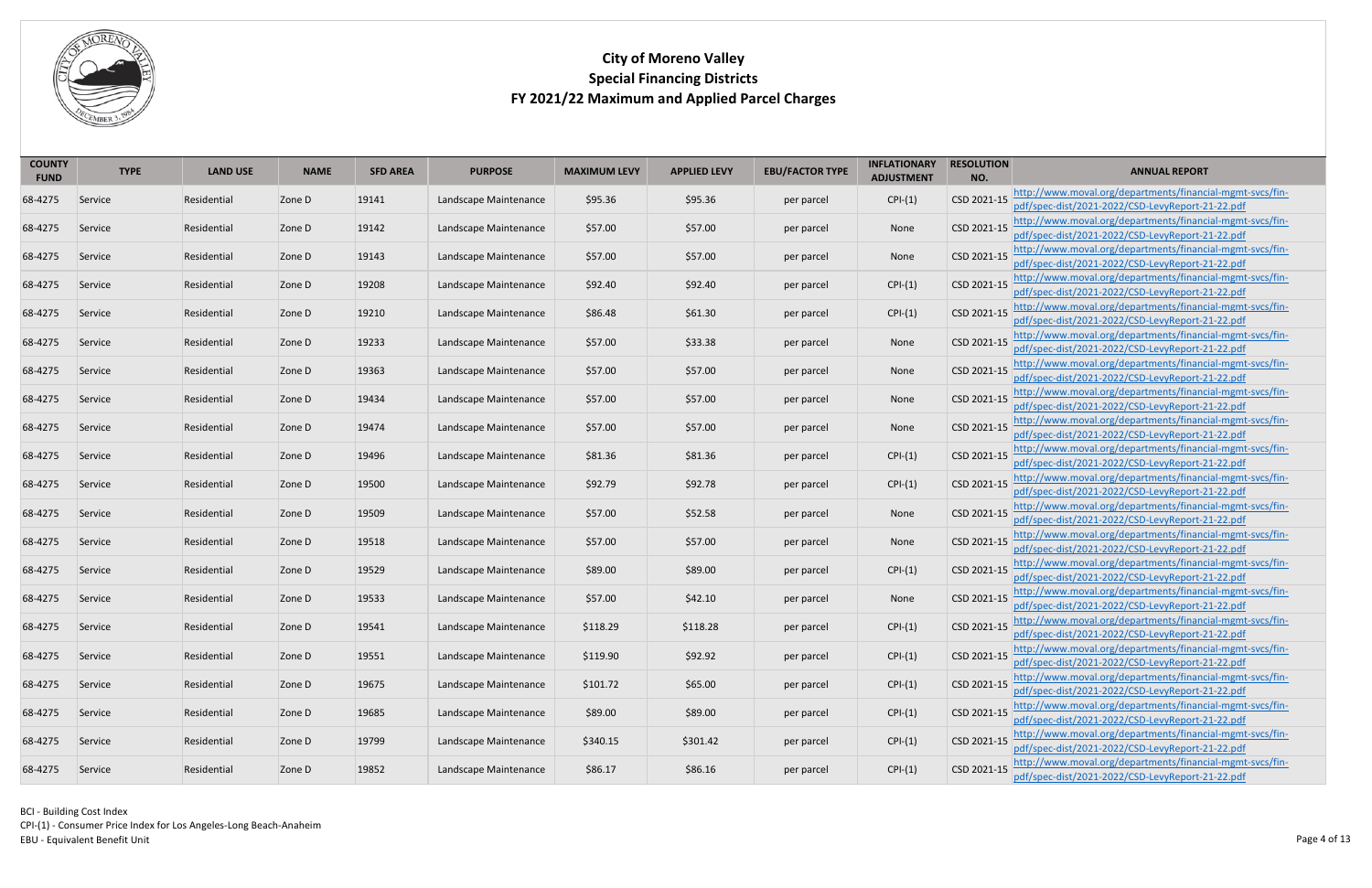

| <b>COUNTY</b><br><b>FUND</b> | <b>TYPE</b> | <b>LAND USE</b> | <b>NAME</b> | <b>SFD AREA</b> | <b>PURPOSE</b>        | <b>MAXIMUM LEVY</b> | <b>APPLIED LEVY</b> | <b>EBU/FACTOR TYPE</b> | <b>INFLATIONARY</b><br><b>ADJUSTMENT</b> | <b>RESOLUTION</b><br>NO. | <b>ANNUAL REPORT</b>                                                                                                      |
|------------------------------|-------------|-----------------|-------------|-----------------|-----------------------|---------------------|---------------------|------------------------|------------------------------------------|--------------------------|---------------------------------------------------------------------------------------------------------------------------|
| 68-4275                      | Service     | Residential     | Zone D      | 19862           | Landscape Maintenance | \$188.42            | \$188.42            | per parcel             | $CPI-(1)$                                | CSD 2021-15              | http://www.moval.org/departments/financial-mgmt-svcs/fin-<br>pdf/spec-dist/2021-2022/CSD-LevyReport-21-22.pdf             |
| 68-4275                      | Service     | Residential     | Zone D      | 19912           | Landscape Maintenance | \$105.53            | \$105.52            | per parcel             | $CPI-(1)$                                | CSD 2021-15              | http://www.moval.org/departments/financial-mgmt-svcs/fin-<br>pdf/spec-dist/2021-2022/CSD-LevyReport-21-22.pdf             |
| 68-4275                      | Service     | Residential     | Zone D      | 19937           | Landscape Maintenance | \$136.22            | \$104.46            | per parcel             | $CPI-(1)$                                | CSD 2021-15              | http://www.moval.org/departments/financial-mgmt-svcs/fin-<br>pdf/spec-dist/2021-2022/CSD-LevyReport-21-22.pdf             |
| 68-4275                      | Service     | Residential     | Zone D      | 19957           | Landscape Maintenance | \$86.17             | \$86.16             | per parcel             | $CPI-(1)$                                | CSD 2021-15              | http://www.moval.org/departments/financial-mgmt-svcs/fin-<br>pdf/spec-dist/2021-2022/CSD-LevyReport-21-22.pdf             |
| 68-4275                      | Service     | Residential     | Zone D      | 20030           | Landscape Maintenance | \$127.32            | \$127.32            | per parcel             | $CPI-(1)$                                | CSD 2021-15              | http://www.moval.org/departments/financial-mgmt-svcs/fin-<br>pdf/spec-dist/2021-2022/CSD-LevyReport-21-22.pdf             |
| 68-4275                      | Service     | Residential     | Zone D      | 20032           | Landscape Maintenance | \$57.00             | \$57.00             | per parcel             | None                                     | CSD 2021-15              | http://www.moval.org/departments/financial-mgmt-svcs/fin-<br>pdf/spec-dist/2021-2022/CSD-LevyReport-21-22.pdf             |
| 68-4275                      | Service     | Residential     | Zone D      | 20072           | Landscape Maintenance | \$111.18            | \$111.18            | per parcel             | $CPI-(1)$                                | CSD 2021-15              | http://www.moval.org/departments/financial-mgmt-svcs/fin-<br>pdf/spec-dist/2021-2022/CSD-LevyReport-21-22.pdf             |
| 68-4275                      | Service     | Residential     | Zone D      | 20120           | Landscape Maintenance | \$119.58            | \$119.56            | per parcel             | $CPI-(1)$                                | CSD 2021-15              | http://www.moval.org/departments/financial-mgmt-svcs/fin-<br>pdf/spec-dist/2021-2022/CSD-LevyReport-21-22.pdf             |
| 68-4275                      | Service     | Residential     | Zone D      | 20197           | Landscape Maintenance | \$57.00             | \$57.00             | per parcel             | None                                     | CSD 2021-15              | http://www.moval.org/departments/financial-mgmt-svcs/fin-<br>pdf/spec-dist/2021-2022/CSD-LevyReport-21-22.pdf             |
| 68-4275                      | Service     | Residential     | Zone D      | 20272           | Landscape Maintenance | \$159.02            | \$159.02            | per parcel             | $CPI-(1)$                                | CSD 2021-15              | http://www.moval.org/departments/financial-mgmt-svcs/fin-<br>pdf/spec-dist/2021-2022/CSD-LevyReport-21-22.pdf             |
| 68-4275                      | Service     | Residential     | Zone D      | 20301           | Landscape Maintenance | \$57.00             | \$57.00             | per parcel             | None                                     | CSD 2021-15              | http://www.moval.org/departments/financial-mgmt-svcs/fin-<br>pdf/spec-dist/2021-2022/CSD-LevyReport-21-22.pdf             |
| 68-4275                      | Service     | Residential     | Zone D      | 20404           | Landscape Maintenance | \$131.14            | \$104.82            | per parcel             | $CPI-(1)$                                | CSD 2021-15              | http://www.moval.org/departments/financial-mgmt-svcs/fin-<br>pdf/spec-dist/2021-2022/CSD-LevyReport-21-22.pdf             |
| 68-4275                      | Service     | Residential     | Zone D      | 20525           | Landscape Maintenance | \$57.00             | \$57.00             | per parcel             | None                                     | CSD 2021-15              | http://www.moval.org/departments/financial-mgmt-svcs/fin-<br>pdf/spec-dist/2021-2022/CSD-LevyReport-21-22.pdf             |
| 68-4275                      | Service     | Residential     | Zone D      | 20552           | Landscape Maintenance | \$57.00             | \$57.00             | per parcel             | None                                     | CSD 2021-15              | http://www.moval.org/departments/financial-mgmt-svcs/fin-<br>pdf/spec-dist/2021-2022/CSD-LevyReport-21-22.pdf             |
| 68-4275                      | Service     | Residential     | Zone D      | 20660           | Landscape Maintenance | \$133.66            | \$133.66            | per parcel             | $CPI-(1)$                                |                          | CSD 2021-15 http://www.moval.org/departments/financial-mgmt-svcs/fin-<br>pdf/spec-dist/2021-2022/CSD-LevyReport-21-22.pdf |
| 68-4275                      | Service     | Residential     | Zone D      | 20715           | Landscape Maintenance | \$117.40            | \$101.40            | per parcel             | $CPI-(1)$                                | CSD 2021-15              | http://www.moval.org/departments/financial-mgmt-svcs/fin-<br>pdf/spec-dist/2021-2022/CSD-LevyReport-21-22.pdf             |
| 68-4275                      | Service     | Residential     | Zone D      | 20718           | Landscape Maintenance | \$176.95            | \$151.66            | per parcel             | $CPI-(1)$                                | CSD 2021-15              | http://www.moval.org/departments/financial-mgmt-svcs/fin-<br>pdf/spec-dist/2021-2022/CSD-LevyReport-21-22.pdf             |
| 68-4275                      | Service     | Residential     | Zone D      | 20859           | Landscape Maintenance | \$82.44             | \$82.44             | per parcel             | $CPI-(1)$                                | CSD 2021-15              | http://www.moval.org/departments/financial-mgmt-svcs/fin-<br>pdf/spec-dist/2021-2022/CSD-LevyReport-21-22.pdf             |
| 68-4275                      | Service     | Residential     | Zone D      | 20869           | Landscape Maintenance | \$57.00             | \$57.00             | per parcel             | None                                     | CSD 2021-15              | http://www.moval.org/departments/financial-mgmt-svcs/fin-<br>pdf/spec-dist/2021-2022/CSD-LevyReport-21-22.pdf             |
| 68-4275                      | Service     | Residential     | Zone D      | 20906           | Landscape Maintenance | \$221.14            | \$192.12            | per parcel             | $CPI-(1)$                                | CSD 2021-15              | http://www.moval.org/departments/financial-mgmt-svcs/fin-<br>pdf/spec-dist/2021-2022/CSD-LevyReport-21-22.pdf             |
| 68-4275                      | Service     | Residential     | Zone D      | 20941           | Landscape Maintenance | \$131.11            | \$131.10            | per parcel             | $CPI-(1)$                                | CSD 2021-15              | http://www.moval.org/departments/financial-mgmt-svcs/fin-<br>pdf/spec-dist/2021-2022/CSD-LevyReport-21-22.pdf             |

BCI - Building Cost Index CPI-(1) - Consumer Price Index for Los Angeles-Long Beach-Anaheim Page 5 of 13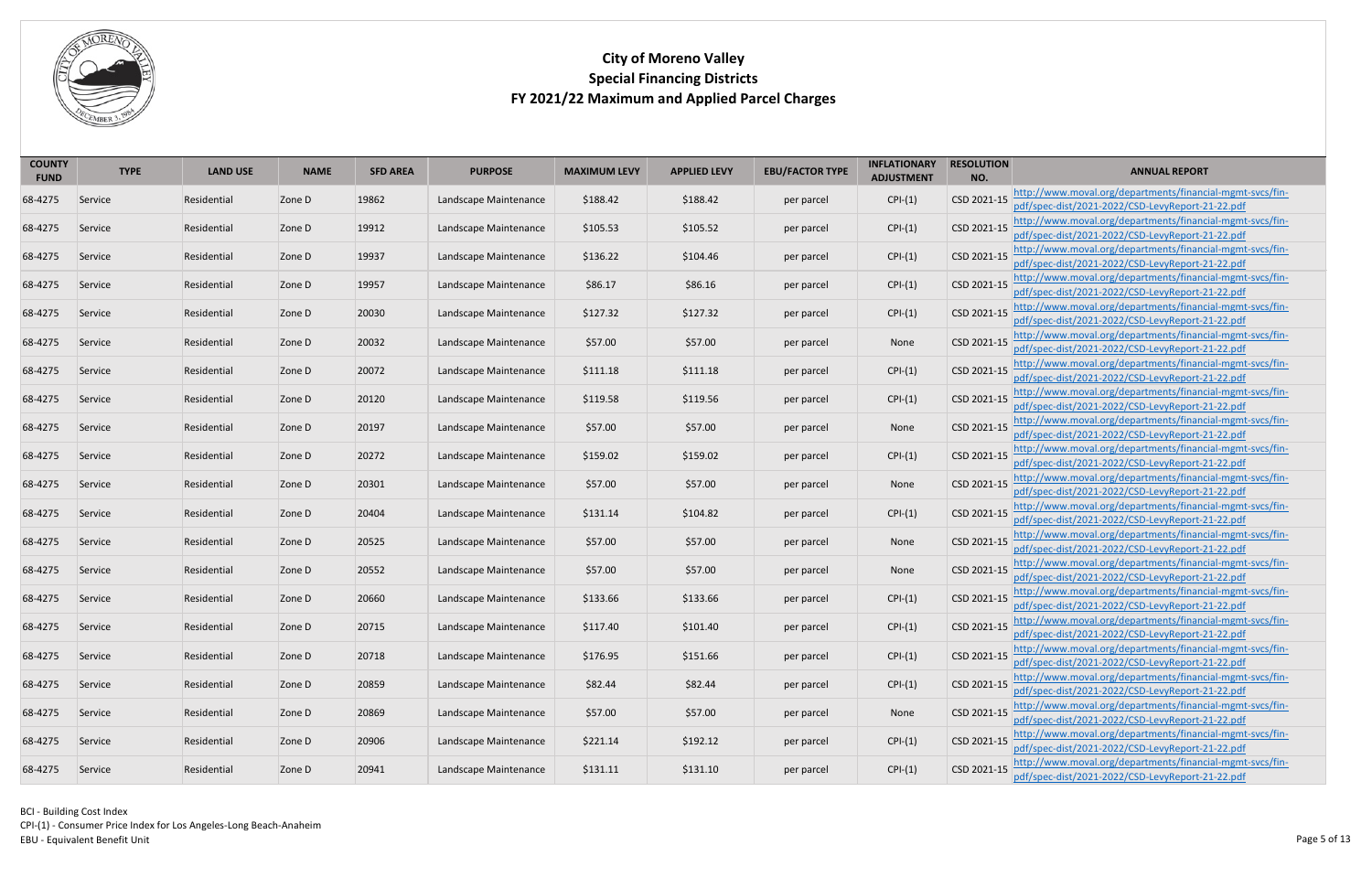

| <b>COUNTY</b><br><b>FUND</b> | <b>TYPE</b> | <b>LAND USE</b> | <b>NAME</b> | <b>SFD AREA</b> | <b>PURPOSE</b>        | <b>MAXIMUM LEVY</b> | <b>APPLIED LEVY</b> | <b>EBU/FACTOR TYPE</b> | <b>INFLATIONARY</b><br><b>ADJUSTMENT</b> | <b>RESOLUTION</b><br>NO. | <b>ANNUAL REPORT</b>                                                                                                      |
|------------------------------|-------------|-----------------|-------------|-----------------|-----------------------|---------------------|---------------------|------------------------|------------------------------------------|--------------------------|---------------------------------------------------------------------------------------------------------------------------|
| 68-4275                      | Service     | Residential     | Zone D      | 21113           | Landscape Maintenance | \$57.00             | \$57.00             | per parcel             | None                                     | CSD 2021-15              | http://www.moval.org/departments/financial-mgmt-svcs/fin-<br>pdf/spec-dist/2021-2022/CSD-LevyReport-21-22.pdf             |
| 68-4275                      | Service     | Residential     | Zone D      | 21322           | Landscape Maintenance | \$102.39            | \$77.88             | per parcel             | $CPI-(1)$                                | CSD 2021-15              | http://www.moval.org/departments/financial-mgmt-svcs/fin-<br>pdf/spec-dist/2021-2022/CSD-LevyReport-21-22.pdf             |
| 68-4275                      | Service     | Residential     | Zone D      | 21332           | Landscape Maintenance | \$122.11            | \$122.10            | per parcel             | $CPI-(1)$                                | CSD 2021-15              | http://www.moval.org/departments/financial-mgmt-svcs/fin-<br>pdf/spec-dist/2021-2022/CSD-LevyReport-21-22.pdf             |
| 68-4275                      | Service     | Residential     | Zone D      | 21333           | Landscape Maintenance | \$264.93            | \$240.24            | per parcel             | $CPI-(1)$                                | CSD 2021-15              | http://www.moval.org/departments/financial-mgmt-svcs/fin-<br>pdf/spec-dist/2021-2022/CSD-LevyReport-21-22.pdf             |
| 68-4275                      | Service     | Residential     | Zone D      | 21345           | Landscape Maintenance | \$145.12            | \$145.12            | per parcel             | $CPI-(1)$                                | CSD 2021-15              | http://www.moval.org/departments/financial-mgmt-svcs/fin-<br>pdf/spec-dist/2021-2022/CSD-LevyReport-21-22.pdf             |
| 68-4275                      | Service     | Residential     | Zone D      | 21597           | Landscape Maintenance | \$591.12            | \$268.80            | per parcel             | $CPI-(1)$                                | CSD 2021-15              | http://www.moval.org/departments/financial-mgmt-svcs/fin-<br>pdf/spec-dist/2021-2022/CSD-LevyReport-21-22.pdf             |
| 68-4275                      | Service     | Residential     | Zone D      | 21616           | Landscape Maintenance | \$472.10            | \$399.64            | per parcel             | $CPI-(1)$                                | CSD 2021-15              | http://www.moval.org/departments/financial-mgmt-svcs/fin-<br>pdf/spec-dist/2021-2022/CSD-LevyReport-21-22.pdf             |
| 68-4275                      | Service     | Residential     | Zone D      | 21737           | Landscape Maintenance | \$267.44            | \$267.44            | per parcel             | $CPI-(1)$                                | CSD 2021-15              | http://www.moval.org/departments/financial-mgmt-svcs/fin-<br>pdf/spec-dist/2021-2022/CSD-LevyReport-21-22.pdf             |
| 68-4275                      | Service     | Residential     | Zone D      | 21806           | Landscape Maintenance | \$87.74             | \$87.74             | per parcel             | $CPI-(1)$                                | CSD 2021-15              | http://www.moval.org/departments/financial-mgmt-svcs/fin-<br>pdf/spec-dist/2021-2022/CSD-LevyReport-21-22.pdf             |
| 68-4275                      | Service     | Residential     | Zone D      | 22093           | Landscape Maintenance | \$215.77            | \$166.52            | per parcel             | $CPI-(1)$                                | CSD 2021-15              | http://www.moval.org/departments/financial-mgmt-svcs/fin-<br>pdf/spec-dist/2021-2022/CSD-LevyReport-21-22.pdf             |
| 68-4275                      | Service     | Residential     | Zone D      | 22276           | Landscape Maintenance | \$247.84            | \$247.84            | per parcel             | $CPI-(1)$                                | CSD 2021-15              | http://www.moval.org/departments/financial-mgmt-svcs/fin-<br>pdf/spec-dist/2021-2022/CSD-LevyReport-21-22.pdf             |
| 68-4275                      | Service     | Residential     | Zone D      | 22277           | Landscape Maintenance | \$336.19            | \$282.34            | per parcel             | $CPI-(1)$                                | CSD 2021-15              | http://www.moval.org/departments/financial-mgmt-svcs/fin-<br>pdf/spec-dist/2021-2022/CSD-LevyReport-21-22.pdf             |
| 68-4275                      | Service     | Residential     | Zone D      | 22371           | Landscape Maintenance | \$364.19            | \$319.70            | per parcel             | $CPI-(1)$                                | CSD 2021-15              | http://www.moval.org/departments/financial-mgmt-svcs/fin-<br>pdf/spec-dist/2021-2022/CSD-LevyReport-21-22.pdf             |
| 68-4275                      | Service     | Residential     | Zone D      | 22889           | Landscape Maintenance | \$236.65            | \$236.64            | per parcel             | $CPI-(1)$                                | CSD 2021-15              | http://www.moval.org/departments/financial-mgmt-svcs/fin-<br>pdf/spec-dist/2021-2022/CSD-LevyReport-21-22.pdf             |
| 68-4275                      | Service     | Residential     | Zone D      | 22999           | Landscape Maintenance | \$67.00             | \$67.00             | per parcel             | None                                     |                          | CSD 2021-15 http://www.moval.org/departments/financial-mgmt-svcs/fin-<br>pdf/spec-dist/2021-2022/CSD-LevyReport-21-22.pdf |
| 68-4275                      | Service     | Residential     | Zone D      | 23046           | Landscape Maintenance | \$183.00            | \$183.00            | per parcel             | None                                     | CSD 2021-15              | http://www.moval.org/departments/financial-mgmt-svcs/fin-<br>pdf/spec-dist/2021-2022/CSD-LevyReport-21-22.pdf             |
| 68-4275                      | Service     | Residential     | Zone D      | 24721           | Landscape Maintenance | \$57.00             | \$57.00             | per parcel             | None                                     | CSD 2021-15              | http://www.moval.org/departments/financial-mgmt-svcs/fin-<br>pdf/spec-dist/2021-2022/CSD-LevyReport-21-22.pdf             |
| 68-4275                      | Service     | Residential     | Zone D      | 27526           | Landscape Maintenance | \$203.70            | \$186.52            | per parcel             | $CPI-(1)$                                | CSD 2021-15              | http://www.moval.org/departments/financial-mgmt-svcs/fin-<br>pdf/spec-dist/2021-2022/CSD-LevyReport-21-22.pdf             |
| 68-4275                      | Service     | Residential     | Zone D      | 28882           | Landscape Maintenance | \$131.11            | \$131.10            | per parcel             | $CPI-(1)$                                | CSD 2021-15              | http://www.moval.org/departments/financial-mgmt-svcs/fin-<br>pdf/spec-dist/2021-2022/CSD-LevyReport-21-22.pdf             |
| 68-4275                      | Service     | Residential     | Zone D      | 29038           | Landscape Maintenance | \$76.28             | \$76.28             | per parcel             | $CPI-(1)$                                | CSD 2021-15              | http://www.moval.org/departments/financial-mgmt-svcs/fin-<br>pdf/spec-dist/2021-2022/CSD-LevyReport-21-22.pdf             |
| 68-4275                      | Service     | Residential     | Zone D      | 30027           | Landscape Maintenance | \$251.12            | \$251.12            | per parcel             | $CPI-(1)$                                | CSD 2021-15              | http://www.moval.org/departments/financial-mgmt-svcs/fin-<br>pdf/spec-dist/2021-2022/CSD-LevyReport-21-22.pdf             |

BCI - Building Cost Index CPI-(1) - Consumer Price Index for Los Angeles-Long Beach-Anaheim Page 6 of 13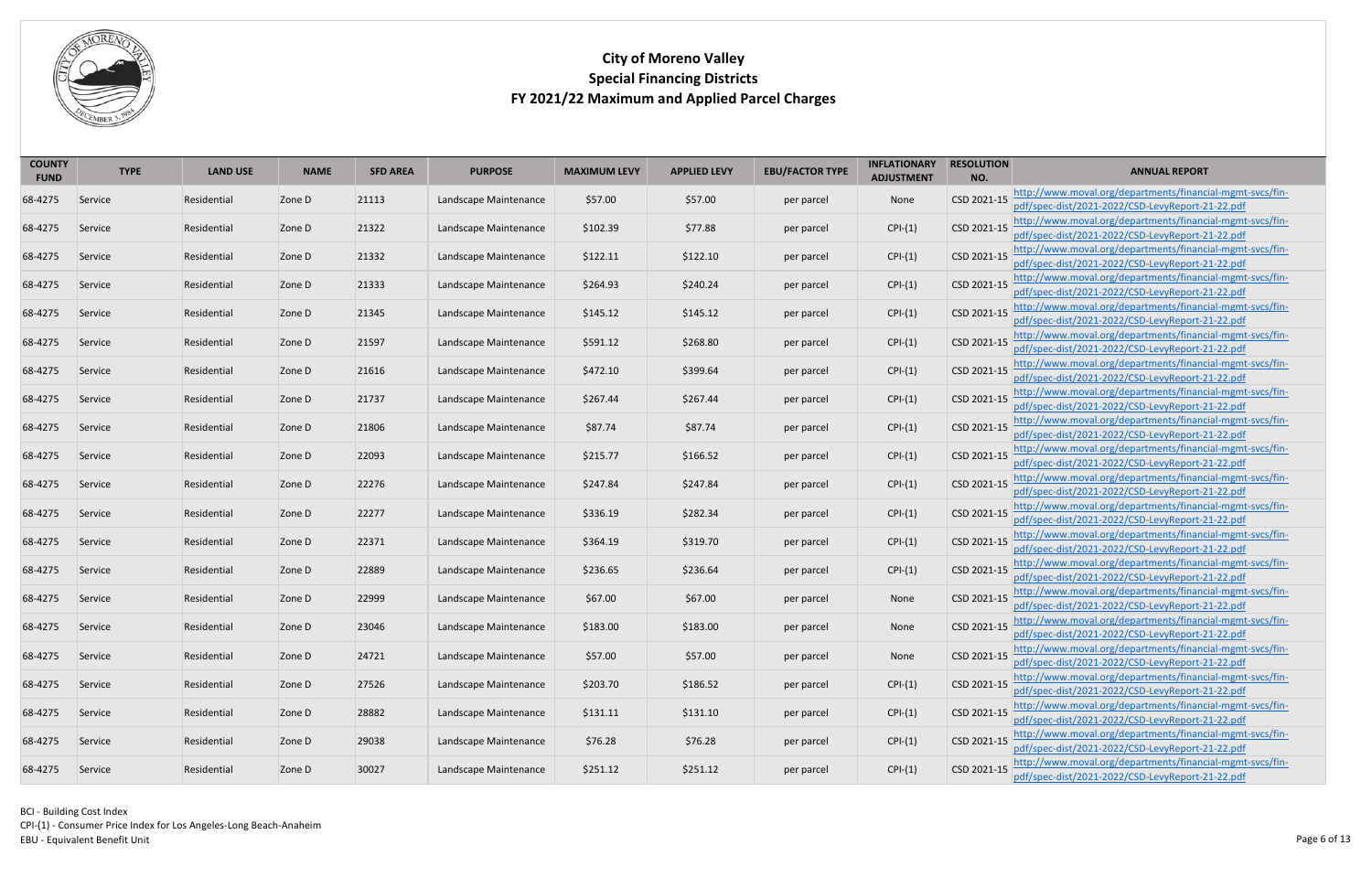

| <b>COUNTY</b><br><b>FUND</b> | <b>TYPE</b>    | <b>LAND USE</b>        | <b>NAME</b> | <b>SFD AREA</b> | <b>PURPOSE</b>               | <b>MAXIMUM LEVY</b>     | <b>APPLIED LEVY</b>     | <b>EBU/FACTOR TYPE</b> | <b>INFLATIONARY</b><br><b>ADJUSTMENT</b> | <b>RESOLUTION</b><br>NO. | <b>ANNUAL REPORT</b>                                                                                                      |
|------------------------------|----------------|------------------------|-------------|-----------------|------------------------------|-------------------------|-------------------------|------------------------|------------------------------------------|--------------------------|---------------------------------------------------------------------------------------------------------------------------|
|                              |                |                        |             |                 |                              |                         |                         |                        |                                          |                          | http://www.moval.org/departments/financial-mgmt-svcs/fin-                                                                 |
| 68-4275                      | Service        | Residential            | Zone D      | 30967           | Landscape Maintenance        | \$584.10                | \$405.48                | per parcel             | $CPI-(1)$                                | CSD 2021-15              | pdf/spec-dist/2021-2022/CSD-LevyReport-21-22.pdf                                                                          |
|                              |                |                        |             |                 |                              |                         |                         |                        |                                          |                          | http://www.moval.org/departments/financial-mgmt-svcs/fin-                                                                 |
| 68-4275                      | Service        | Residential            | Zone D      | 31129           | Landscape Maintenance        | \$170.14                | \$108.72                | per parcel             | $CPI-(1)$                                | CSD 2021-15              | pdf/spec-dist/2021-2022/CSD-LevyReport-21-22.pdf                                                                          |
| 68-4275                      | Service        | Residential            | Zone D      | 31257           | Landscape Maintenance        | \$1,336.26              | \$966.40                | per parcel             | $CPI-(1)$                                | CSD 2021-15              | http://www.moval.org/departments/financial-mgmt-svcs/fin-<br>pdf/spec-dist/2021-2022/CSD-LevyReport-21-22.pdf             |
| 68-4275                      | Service        | Residential            | Zone D      | 31268           | Landscape Maintenance        | \$230.39                | \$230.38                | per parcel             | $CPI-(1)$                                | CSD 2021-15              | http://www.moval.org/departments/financial-mgmt-svcs/fin-<br>pdf/spec-dist/2021-2022/CSD-LevyReport-21-22.pdf             |
| 68-4275                      | Service        | Residential            | Zone D      | 31269           | Landscape Maintenance        | \$273.53                | \$273.52                | per parcel             | $CPI-(1)$                                | CSD 2021-15              | http://www.moval.org/departments/financial-mgmt-svcs/fin-<br>pdf/spec-dist/2021-2022/CSD-LevyReport-21-22.pdf             |
| 68-4275                      | Service        | Residential            | Zone D      | 31284           | Landscape Maintenance        | \$158.80                | \$137.86                | per parcel             | $CPI-(1)$                                | CSD 2021-15              | http://www.moval.org/departments/financial-mgmt-svcs/fin-<br>pdf/spec-dist/2021-2022/CSD-LevyReport-21-22.pdf             |
| 68-4275                      | Service        | Residential            | Zone D      | 31424           | Landscape Maintenance        | \$273.53                | \$189.92                | per parcel             | $CPI-(1)$                                | CSD 2021-15              | http://www.moval.org/departments/financial-mgmt-svcs/fin-<br>pdf/spec-dist/2021-2022/CSD-LevyReport-21-22.pdf             |
|                              |                |                        |             |                 |                              |                         |                         |                        |                                          |                          | http://www.moval.org/departments/financial-mgmt-svcs/fin-                                                                 |
| 68-4275                      | Service        | Residential            | Zone D      | 31591           | Landscape Maintenance        | \$578.23                | \$473.74                | per parcel             | $CPI-(1)$                                | CSD 2021-15              | pdf/spec-dist/2021-2022/CSD-LevyReport-21-22.pdf                                                                          |
| 68-4275                      | Service        | Residential            | Zone D      | 32018           | Landscape Maintenance        | \$86.48                 | \$86.48                 | per parcel             | $CPI-(1)$                                | CSD 2021-15              | http://www.moval.org/departments/financial-mgmt-svcs/fin-<br>pdf/spec-dist/2021-2022/CSD-LevyReport-21-22.pdf             |
| 68-4275                      | Service        | Residential            | Zone D      | 32625           | Landscape Maintenance        | \$1,249.82              | \$809.98                | per parcel             | $CPI-(1)$                                | CSD 2021-15              | http://www.moval.org/departments/financial-mgmt-svcs/fin-<br>pdf/spec-dist/2021-2022/CSD-LevyReport-21-22.pdf             |
| 68-4275                      | Service        | Residential            | Zone D      | 32715           | Landscape Maintenance        | \$1,141.04              | \$632.02                | per parcel             | $CPI-(1)$                                | CSD 2021-15              | http://www.moval.org/departments/financial-mgmt-svcs/fin-<br>pdf/spec-dist/2021-2022/CSD-LevyReport-21-22.pdf             |
| 68-4275                      | Service        | Residential            | Zone D      | 31269-1         | Landscape Maintenance        | \$375.63                | \$277.80                | per parcel             | $CPI-(1)$                                | CSD 2021-15              | http://www.moval.org/departments/financial-mgmt-svcs/fin-<br>pdf/spec-dist/2021-2022/CSD-LevyReport-21-22.pdf             |
|                              |                |                        |             |                 |                              |                         |                         |                        |                                          |                          | http://www.moval.org/departments/financial-mgmt-svcs/fin-                                                                 |
| 68-4276                      | <b>Service</b> | <b>Non-Residential</b> | Zone E      | $E-7$           | <b>Landscape Maintenance</b> | \$849.58                | \$849.58                | per acre               | $CPI-(1)$                                | CSD 2021-16              | pdf/spec-dist/2021-2022/CSD-LevyReport-21-22.pdf                                                                          |
|                              |                |                        |             |                 |                              |                         |                         |                        |                                          |                          | http://www.moval.org/departments/financial-mgmt-svcs/fin-                                                                 |
| 68-4276                      | <b>Service</b> | <b>Residential</b>     | Zone E      | $E-8$           | <b>Landscape Maintenance</b> | <b>Varies by Type</b>   | <b>Varies by Type</b>   |                        | $CPI-(1)$                                | CSD 2021-16              | pdf/spec-dist/2021-2022/CSD-LevyReport-21-22.pdf                                                                          |
| 68-4276                      | Service        | Residential            | Zone E      | E-8 Condo       | Landscape Maintenance        | \$234.91                | \$10.42                 | condo residential      | $CPI-(1)$                                |                          | CSD 2021-16 http://www.moval.org/departments/financial-mgmt-svcs/fin-<br>pdf/spec-dist/2021-2022/CSD-LevyReport-21-22.pdf |
| 68-4276                      | Service        | Residential            | Zone E      | E-8 SFR         | Landscape Maintenance        | \$663.59                | \$30.12                 | per parcel             | $CPI-(1)$                                | CSD 2021-16              | http://www.moval.org/departments/financial-mgmt-svcs/fin-<br>pdf/spec-dist/2021-2022/CSD-LevyReport-21-22.pdf             |
| 68-4283                      | Service        | Non-Residential        | Zone M      |                 | <b>Landscape Maintenance</b> | <b>Varies by Median</b> | <b>Varies by Median</b> |                        | $CPI-(1)$                                | CSD 2021-17              | http://www.moval.org/departments/financial-mgmt-svcs/fin-<br>pdf/spec-dist/2021-2022/CSD-LevyReport-21-22.pdf             |
| 68-4283                      | Service        | Non-Residential        | Zone M      | ID 13           | Landscape Maintenance        | \$2,017.91              | \$1,385.23              | proportionate<br>share | $CPI-(1)$                                | CSD 2021-17              | http://www.moval.org/departments/financial-mgmt-svcs/fin-<br>pdf/spec-dist/2021-2022/CSD-LevyReport-21-22.pdf             |
| 68-4283                      | Service        | Non-Residential        | Zone M      | ID 14           | Landscape Maintenance        | \$14,084.36             | \$4,370.35              | proportionate<br>share | $CPI-(1)$                                | CSD 2021-17              | http://www.moval.org/departments/financial-mgmt-svcs/fin-<br>pdf/spec-dist/2021-2022/CSD-LevyReport-21-22.pdf             |
| 68-4283                      | Service        | Non-Residential        | Zone M      | ID 16           | Landscape Maintenance        | \$4,365.00              | \$2,172.74              | proportionate<br>share | $CPI-(1)$                                | CSD 2021-17              | http://www.moval.org/departments/financial-mgmt-svcs/fin-<br>pdf/spec-dist/2021-2022/CSD-LevyReport-21-22.pdf             |
| 68-4283                      | Service        | Non-Residential        | Zone M      | <b>ID 20</b>    | Landscape Maintenance        | \$52,801.28             | \$39,439.40             | proportionate<br>share | $CPI-(1)$                                | CSD 2021-17              | http://www.moval.org/departments/financial-mgmt-svcs/fin-<br>pdf/spec-dist/2021-2022/CSD-LevyReport-21-22.pdf             |
|                              |                |                        |             |                 |                              |                         |                         |                        |                                          |                          |                                                                                                                           |

<span id="page-6-2"></span><span id="page-6-1"></span><span id="page-6-0"></span>BCI - Building Cost Index CPI-(1) - Consumer Price Index for Los Angeles-Long Beach-Anaheim Page 7 of 13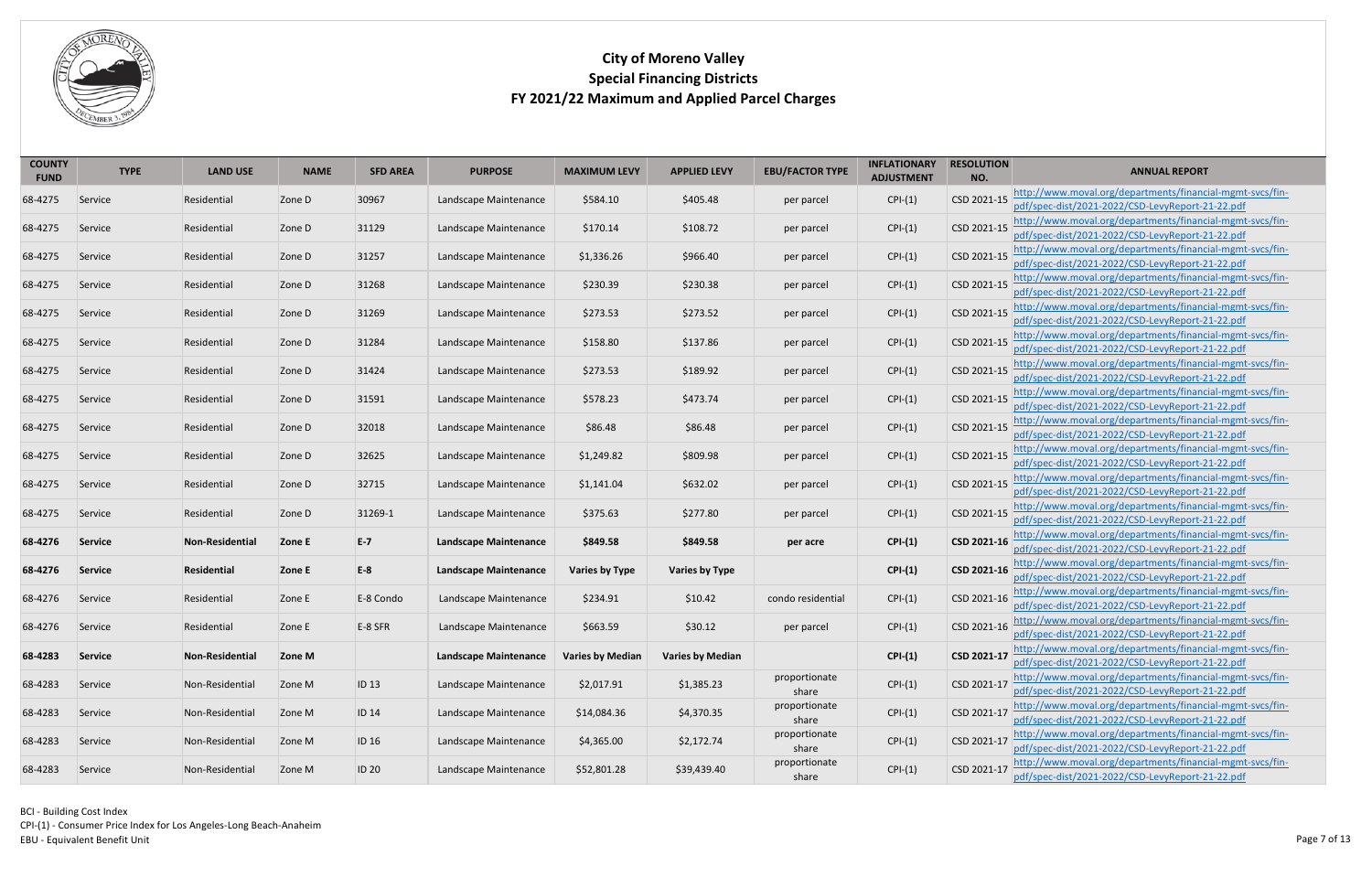

| <b>COUNTY</b><br><b>FUND</b> | <b>TYPE</b> | <b>LAND USE</b> | <b>NAME</b> | <b>SFD AREA</b>     | <b>PURPOSE</b>         | <b>MAXIMUM LEVY</b>   | <b>APPLIED LEVY</b>   | <b>EBU/FACTOR TYPE</b>   | <b>INFLATIONARY</b><br><b>ADJUSTMENT</b> | <b>RESOLUTION</b><br>NO. | <b>ANNUAL REPORT</b>                                                                                                      |
|------------------------------|-------------|-----------------|-------------|---------------------|------------------------|-----------------------|-----------------------|--------------------------|------------------------------------------|--------------------------|---------------------------------------------------------------------------------------------------------------------------|
| 68-4283                      | Service     | Non-Residential | Zone M      | ID 21               | Landscape Maintenance  | \$24,562.52           | \$10,791.86           | proportionate<br>share   | $CPI-(1)$                                | CSD 2021-17              | http://www.moval.org/departments/financial-mgmt-svcs/fin-<br>pdf/spec-dist/2021-2022/CSD-LevyReport-21-22.pdf             |
| 68-4283                      | Service     | Non-Residential | Zone M      | <b>ID 22</b>        | Landscape Maintenance  | \$11,989.98           | \$8,333.33            | proportionate<br>share   | $CPI-(1)$                                | CSD 2021-17              | http://www.moval.org/departments/financial-mgmt-svcs/fin-<br>pdf/spec-dist/2021-2022/CSD-LevyReport-21-22.pdf             |
| 68-4283                      | Service     | Non-Residential | Zone M      | ID 8                | Landscape Maintenance  | \$2,900.74            | \$2,900.74            | proportionate<br>share   | $CPI-(1)$                                | CSD 2021-17              | http://www.moval.org/departments/financial-mgmt-svcs/fin-<br>pdf/spec-dist/2021-2022/CSD-LevyReport-21-22.pdf             |
| 68-4283                      | Service     | Non-Residential | Zone M      | ID 9                | Landscape Maintenance  | \$4,626.88            | \$4,626.88            | proportionate<br>share   | $CPI-(1)$                                | CSD 2021-17              | http://www.moval.org/departments/financial-mgmt-svcs/fin-<br>pdf/spec-dist/2021-2022/CSD-LevyReport-21-22.pdf             |
| 68-4283                      | Service     | Non-Residential | Zone M      | ID 19               | Landscape Maintenance  | \$7,930.35            | \$3,741.05            | proportionate<br>share   | $CPI-(1)$                                | CSD 2021-17              | http://www.moval.org/departments/financial-mgmt-svcs/fin-<br>pdf/spec-dist/2021-2022/CSD-LevyReport-21-22.pdf             |
| 68-4283                      | Service     | Non-Residential | Zone M      | ID 18               | Landscape Maintenance  | \$20,371.04           | \$5,391.59            | proportionate<br>share   | $CPI-(1)$                                | CSD 2021-17              | http://www.moval.org/departments/financial-mgmt-svcs/fin-<br>pdf/spec-dist/2021-2022/CSD-LevyReport-21-22.pdf             |
| 68-4283                      | Service     | Non-Residential | Zone M      | ID 2                | Landscape Maintenance  | \$16,288.14           | \$9,074.05            | proportionate<br>share   | $CPI-(1)$                                | CSD 2021-17              | http://www.moval.org/departments/financial-mgmt-svcs/fin-<br>pdf/spec-dist/2021-2022/CSD-LevyReport-21-22.pdf             |
| 68-4283                      | Service     | Non-Residential | Zone M      | $ ID_3 $            | Landscape Maintenance  | \$10,345.33           | \$8,281.77            | proportionate<br>share   | $CPI-(1)$                                | CSD 2021-17              | http://www.moval.org/departments/financial-mgmt-svcs/fin-<br>pdf/spec-dist/2021-2022/CSD-LevyReport-21-22.pdf             |
| 68-4283                      | Service     | Non-Residential | Zone M      | ID4                 | Landscape Maintenance  | \$1,182.72            | \$1,182.72            | proportionate<br>share   | $CPI-(1)$                                | CSD 2021-17              | http://www.moval.org/departments/financial-mgmt-svcs/fin-<br>pdf/spec-dist/2021-2022/CSD-LevyReport-21-22.pdf             |
| 68-4283                      | Service     | Non-Residential | Zone M      | ID 6                | Landscape Maintenance  | \$4,021.82            | \$600.00              | proportionate<br>share   | $CPI-(1)$                                | CSD 2021-17              | http://www.moval.org/departments/financial-mgmt-svcs/fin-<br>pdf/spec-dist/2021-2022/CSD-LevyReport-21-22.pdf             |
| 68-4283                      | Service     | Non-Residential | Zone M      | 1D 7                | Landscape Maintenance  | \$9,426.90            | \$5,203.85            | proportionate<br>share   | $CPI-(1)$                                | CSD 2021-17              | http://www.moval.org/departments/financial-mgmt-svcs/fin-<br>pdf/spec-dist/2021-2022/CSD-LevyReport-21-22.pdf             |
| 68-4283                      | Service     | Non-Residential | Zone M      | ID 10               | Landscape Maintenance  | \$10,921.79           | \$1,885.72            | proportionate<br>share   | $CPI-(1)$                                | CSD 2021-17              | http://www.moval.org/departments/financial-mgmt-svcs/fin-<br>pdf/spec-dist/2021-2022/CSD-LevyReport-21-22.pdf             |
| 68-4283                      | Service     | Non-Residential | Zone M      | <b>ID 11</b>        | Landscape Maintenance  | \$5,657.66            | \$2,968.41            | proportionate<br>share   | $CPI-(1)$                                | CSD 2021-17              | http://www.moval.org/departments/financial-mgmt-svcs/fin-<br>pdf/spec-dist/2021-2022/CSD-LevyReport-21-22.pdf             |
| 68-4283                      | Service     | Non-Residential | Zone M      | ID 12               | Landscape Maintenance  | \$7,743.88            | \$4,200.00            | proportionate<br>share   | $CPI-(1)$                                | CSD 2021-17              | http://www.moval.org/departments/financial-mgmt-svcs/fin-<br>pdf/spec-dist/2021-2022/CSD-LevyReport-21-22.pdf             |
| 68-4283                      | Service     | Non-Residential | Zone M      | <b>ID 17</b>        | Landscape Maintenance  | \$29,176.20           | \$29,176.20           | proportionate<br>share   | $CPI-(1)$                                |                          | CSD 2021-17 http://www.moval.org/departments/financial-mgmt-svcs/fin-<br>pdf/spec-dist/2021-2022/CSD-LevyReport-21-22.pdf |
| 68-4283                      | Service     | Non-Residential | Zone M      | $\overline{1}$ ID 5 | Landscape Maintenance  | \$16,550.34           | \$10,093.43           | proportionate<br>share   | $CPI-(1)$                                | CSD 2021-17              | http://www.moval.org/departments/financial-mgmt-svcs/fin-<br>pdf/spec-dist/2021-2022/CSD-LevyReport-21-22.pdf             |
| 68-4270                      | Service     | Non-Residential | Zone S      |                     | <b>Sunnymead Blvd.</b> | \$3.48                | \$3.48                | per front<br>linear foot | $CPI-(1)$                                | CSD 2021-18              | http://www.moval.org/departments/financial-mgmt-svcs/fin-<br>pdf/spec-dist/2021-2022/CSD-LevyReport-21-22.pdf             |
| 68-4272                      | Service     | Residential     | LMD 2014-01 | Zone                | <b>Street Lighting</b> | <b>Varies by Zone</b> | <b>Varies by Zone</b> |                          | <b>Varies</b>                            | CSD 2021-19              | http://www.moval.org/departments/financial-mgmt-svcs/fin-<br>pdf/spec-dist/2021-2022/LMD-2014-01-EngineerReport-FY2021-   |
| 68-4272                      | Service     | Residential     | LMD 2014-01 | Zn 01 SL            | <b>Street Lighting</b> | \$23.00               | \$23.00               | EBU                      | None                                     | CSD 2021-19              | http://www.moval.org/departments/financial-mgmt-svcs/fin-<br>pdf/spec-dist/2021-2022/LMD-2014-01-EngineerReport-FY2021-   |
| 68-4272                      | Service     | Residential     | LMD 2014-01 | Zn 02 SL            | <b>Street Lighting</b> | \$30.47               | \$30.46               | EBU                      | $CPI-(1)$                                | CSD 2021-19              | http://www.moval.org/departments/financial-mgmt-svcs/fin-<br>pdf/spec-dist/2021-2022/LMD-2014-01-EngineerReport-FY2021-   |
| 68-4272                      | Service     | Residential     | LMD 2014-01 | $Zn$ 03 SL          | <b>Street Lighting</b> | \$6.00                | \$6.00                | EBU                      | None                                     | CSD 2021-19              | http://www.moval.org/departments/financial-mgmt-svcs/fin-<br>pdf/spec-dist/2021-2022/LMD-2014-01-EngineerReport-FY2021-   |

<span id="page-7-1"></span><span id="page-7-0"></span>BCI - Building Cost Index CPI-(1) - Consumer Price Index for Los Angeles-Long Beach-Anaheim Page 8 of 13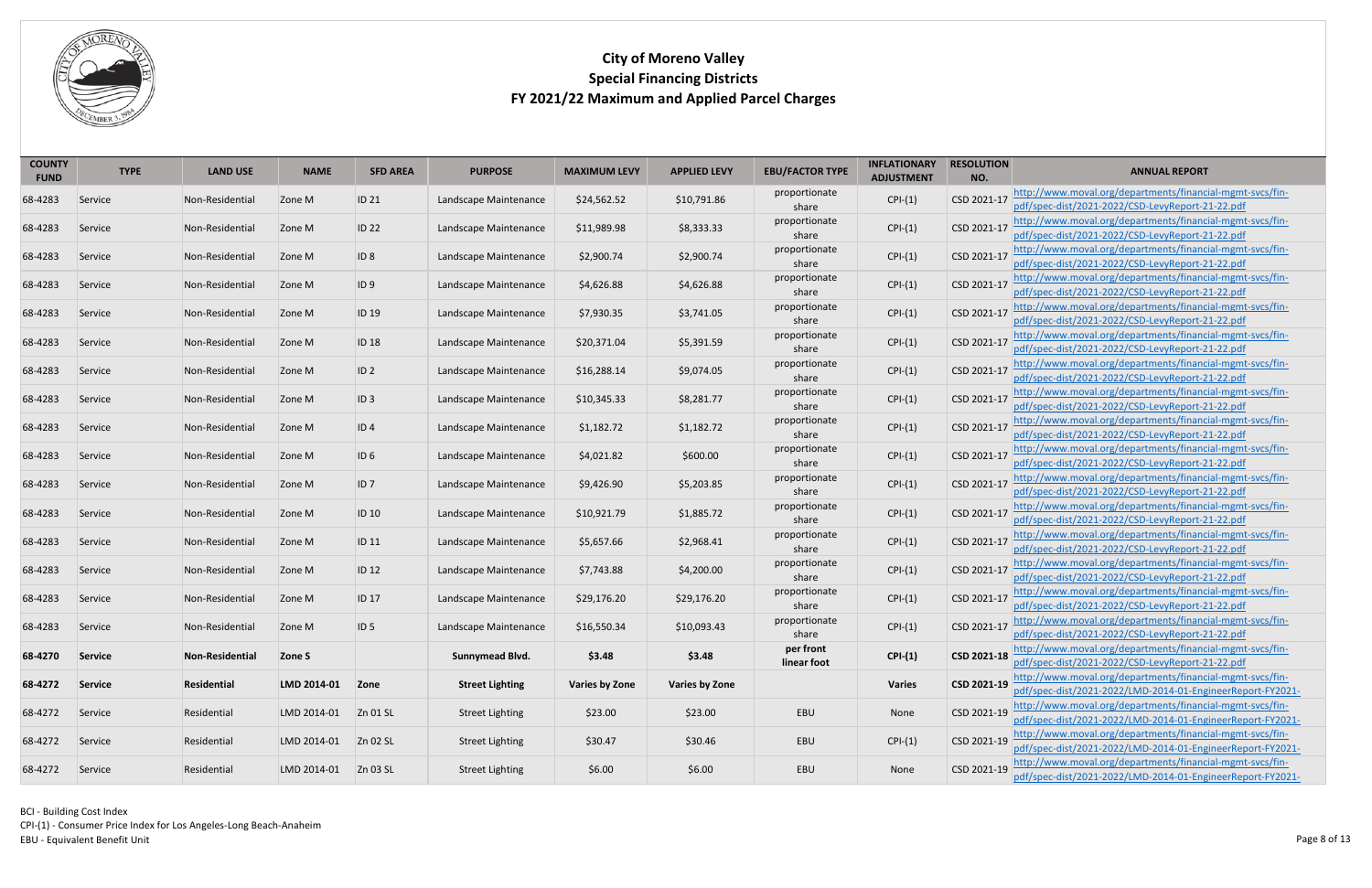

<span id="page-8-0"></span>

| <b>Residential &amp; Non-</b><br>http://www.moval.org/departments/financial-mgmt-svcs/fin-<br>CSD 2021-20<br>LMD 2014-02<br><b>EBU</b><br><b>Varies</b><br>68-4281<br>Zone<br><b>Landscape Maintenance</b><br><b>Varies by Zone</b><br><b>Varies by Zone</b><br>Service<br>pdf/spec-dist/2021-2022/LMD-2014-02-LandscapeEngineersReport-<br><b>Residential</b><br>http://www.moval.org/departments/financial-mgmt-svcs/fin-<br>Residential & Non-<br>EBU<br>CSD 2021-20<br>LMD 2014-02<br>Landscape Maintenance<br>\$157.86<br>\$157.86<br>$CPI-(1)$<br>68-4285<br>Zone 01<br>Service<br>pdf/spec-dist/2021-2022/CFD-2014-01-AnnualReport-21-22.pdf<br>Residential<br>http://www.moval.org/departments/financial-mgmt-svcs/fin-<br>$CPI-(1)$<br>CSD 2021-20<br>\$96.65<br>\$96.65<br>EBU<br>LMD 2014-02<br>68-4281<br>Service<br>Residential<br>Zone 01A<br>Landscape Maintenance<br>pdf/spec-dist/2021-2022/CFD-1-AnnualReport-21-22.pdf<br>http://www.moval.org/departments/financial-mgmt-svcs/fin-<br>CSD 2021-20<br>\$497.96<br>\$497.96<br>EBU<br>$CPI-(1)$<br>LMD 2014-02<br>Landscape Maintenance<br>68-4285<br>Residential<br>Zone 02<br>Service<br>pdf/spec-dist/2021-2022/CFD-4M-AnnualReport-21-22.pdf<br>Residential & Non-<br>http://www.moval.org/city_hall/departments/pub-works/pdf/2021-<br>$CPI-(1)$<br>CSD 2021-20<br>EBU<br>LMD 2014-02<br>\$157.86<br>\$157.86<br>68-4285<br>Zone 03<br>Landscape Maintenance<br>Service<br>22-NPDES-ParcelAssessment.pdf<br>Residential<br>http://www.moval.org/city hall/departments/pub-works/pdf/2021-<br>CSD 2021-20<br>$CPI-(1)$<br>EBU<br>Landscape Maintenance<br>\$83.94<br>\$83.94<br>68-4284<br>Residential<br>LMD 2014-02<br>Zone 03A<br>Service<br>22-NPDES-ParcelAssessment.pdf<br>http://www.moval.org/departments/financial-mgmt-svcs/fin-<br>CSD 2021-20<br>\$110.00<br>\$110.00<br>EBU<br>68-4285<br>LMD 2014-02<br>Zone 04<br>Landscape Maintenance<br>None<br>Residential<br>Service<br>pdf/spec-dist/2021-2022/CFD5-StoneridgeAnnualRpt-21-22.pdf<br>http://www.moval.org/departments/financial-mgmt-svcs/fin-<br>$CPI-(1)$<br>CSD 2021-20<br>\$25.36<br>EBU<br>\$496.10<br>68-4285<br>LMD 2014-02<br>Zone 05<br>Landscape Maintenance<br>Service<br>Residential<br>pdf/spec-dist/2021-2022/CFD5-StoneridgeAnnualRpt-21-22.pdf<br>http://www.moval.org/departments/financial-mgmt-svcs/fin-<br>CSD 2021-20<br>EBU<br>\$347.37<br>\$141.15<br>$CPI-(1)$<br>68-4285<br>LMD 2014-02<br>Zone 06<br>Landscape Maintenance<br>Service<br>Residential<br>pdf/spec-dist/2021-2022/CFD5-StoneridgeAnnualRpt-21-22.pdf<br>http://www.moval.org/departments/financial-mgmt-svcs/fin-<br>EBU<br>CSD 2021-20<br>\$416.15<br>\$38.16<br>$CPI-(1)$<br>68-4285<br>LMD 2014-02<br>Zone 07<br>Landscape Maintenance<br>Service<br>Residential<br>pdf/spec-dist/2021-2022/CFD-7-AnnualRpt-21-22.pdf<br>http://www.moval.org/departments/financial-mgmt-svcs/fin-<br>CSD 2021-20<br>EBU<br>$CPI-(1)$<br>68-4285<br>LMD 2014-02<br>Zone 08<br>Landscape Maintenance<br>\$366.46<br>\$80.16<br>Service<br>Residential<br>pdf/spec-dist/2021-2022/CFD-7-AnnualRpt-21-22.pdf<br>CPI-(1) or 3%<br>http://www.moval.org/departments/financial-mgmt-svcs/fin-<br>CSD 2021-20<br>\$258.66<br>EBU<br>\$763.05<br>68-4285<br>LMD 2014-02<br>Zone 09<br>Residential<br>Landscape Maintenance<br>Service<br>pdf/spec-dist/2021-2022/CFD-7-AnnualRpt-21-22.pdf<br>(greater of)<br><b>Street Lighting &amp;</b><br>http://www.moval.org/departments/financial-mgmt-svcs/fin-<br><b>Residential &amp; Non-</b><br>Varies by<br>Varies by<br>per parcel/front<br><b>CPI-(1) or 5%</b><br>2021-37<br>CFD 2014-01<br><b>Tax Rate Area</b><br>68-4286<br><b>Service</b><br><b>Landscape Maintenance</b><br>pdf/spec-dist/2021-2022/CFD-2014-01-AnnualReport-21-22.pdf<br>linear front footage<br><b>Residential</b><br><b>Tax Rate Area</b><br>(greater of)<br><b>Tax Rate Area</b><br>http://www.moval.org/departments/financial-mgmt-svcs/fin-<br>CPI-(1) or 5%<br>\$19.92<br>\$0.00<br>2021-37<br>68-4286<br>CFD 2014-01<br>LM-01A<br>Landscape Maintenance<br>Residential<br>Service<br>per parcel<br>pdf/spec-dist/2021-2022/CFD-1-AnnualReport-21-22.pdf<br>(greater of)<br>CPI-(1) or 5%<br>http://www.moval.org/departments/financial-mgmt-svcs/fin-<br>2021-37<br>\$59.86<br>\$0.00<br>68-4286<br>CFD 2014-01<br>$LM-01B$<br>Landscape Maintenance<br>Service<br>Residential<br>per parcel<br>pdf/spec-dist/2021-2022/CFD-4M-AnnualReport-21-22.pdf<br>(greater of)<br>CPI-(1) or 5%<br>http://www.moval.org/city_hall/departments/pub-works/pdf/2021-<br>2021-37<br>\$103.30<br>CFD 2014-01<br>$LM-01C$<br>\$109.80<br>Residential<br>Landscape Maintenance<br>Service<br>per parcel<br>22-NPDES-ParcelAssessment.pdf<br>(greater of)<br>CPI-(1) or 5%<br>http://www.moval.org/city_hall/departments/pub-works/pdf/2021-<br>2021-37<br>\$0.00<br>$LM-01D$<br>\$179.68<br>68-4286<br>CFD 2014-01<br>Landscape Maintenance<br>Service<br>Residential<br>per parcel<br>22-NPDES-ParcelAssessment.pdf<br>(greater of)<br>CPI-(1) or 5%<br>http://www.moval.org/departments/financial-mgmt-svcs/fin-<br>2021-37<br>\$250.00<br>\$269.54<br>68-4286<br>CFD 2014-01<br>$LM-01E$<br>Landscape Maintenance<br>Service<br>Residential<br>per parcel<br>pdf/spec-dist/2021-2022/CFD5-StoneridgeAnnualRpt-21-22.pdf<br>(greater of)<br>http://www.moval.org/departments/financial-mgmt-svcs/fin-<br>CPI-(1) or 5%<br>2021-37<br>\$379.38<br>\$350.00<br>68-4286<br>CFD 2014-01<br>$LM-01F$<br>Landscape Maintenance<br>Service<br>Residential<br>per parcel<br>pdf/spec-dist/2021-2022/CFD5-StoneridgeAnnualRpt-21-22.pdf<br>(greater of)<br>http://www.moval.org/departments/financial-mgmt-svcs/fin-<br>CPI-(1) or 5%<br>2021-37<br>\$509.20<br>\$106.66<br>Residential<br>CFD 2014-01<br>$LM-01G$<br>Landscape Maintenance<br>Service<br>per parcel<br>pdf/spec-dist/2021-2022/CFD5-StoneridgeAnnualRpt-21-22.pdf<br>(greater of)<br>CPI-(1) or 5%<br>http://www.moval.org/departments/financial-mgmt-svcs/fin-<br>2021-37<br>\$658.98<br>\$303.78<br>CFD 2014-01<br>LM-01H<br>Landscape Maintenance<br>Service<br>Residential<br>per parcel | <b>COUNTY</b><br><b>FUND</b> | <b>TYPE</b> | <b>LAND USE</b> | <b>NAME</b> | <b>SFD AREA</b> | <b>PURPOSE</b> | <b>MAXIMUM LEVY</b> | <b>APPLIED LEVY</b> | <b>EBU/FACTOR TYPE</b> | <b>INFLATIONARY</b><br><b>ADJUSTMENT</b> | <b>RESOLUTION</b><br>NO. | <b>ANNUAL REPORT</b>                              |
|-----------------------------------------------------------------------------------------------------------------------------------------------------------------------------------------------------------------------------------------------------------------------------------------------------------------------------------------------------------------------------------------------------------------------------------------------------------------------------------------------------------------------------------------------------------------------------------------------------------------------------------------------------------------------------------------------------------------------------------------------------------------------------------------------------------------------------------------------------------------------------------------------------------------------------------------------------------------------------------------------------------------------------------------------------------------------------------------------------------------------------------------------------------------------------------------------------------------------------------------------------------------------------------------------------------------------------------------------------------------------------------------------------------------------------------------------------------------------------------------------------------------------------------------------------------------------------------------------------------------------------------------------------------------------------------------------------------------------------------------------------------------------------------------------------------------------------------------------------------------------------------------------------------------------------------------------------------------------------------------------------------------------------------------------------------------------------------------------------------------------------------------------------------------------------------------------------------------------------------------------------------------------------------------------------------------------------------------------------------------------------------------------------------------------------------------------------------------------------------------------------------------------------------------------------------------------------------------------------------------------------------------------------------------------------------------------------------------------------------------------------------------------------------------------------------------------------------------------------------------------------------------------------------------------------------------------------------------------------------------------------------------------------------------------------------------------------------------------------------------------------------------------------------------------------------------------------------------------------------------------------------------------------------------------------------------------------------------------------------------------------------------------------------------------------------------------------------------------------------------------------------------------------------------------------------------------------------------------------------------------------------------------------------------------------------------------------------------------------------------------------------------------------------------------------------------------------------------------------------------------------------------------------------------------------------------------------------------------------------------------------------------------------------------------------------------------------------------------------------------------------------------------------------------------------------------------------------------------------------------------------------------------------------------------------------------------------------------------------------------------------------------------------------------------------------------------------------------------------------------------------------------------------------------------------------------------------------------------------------------------------------------------------------------------------------------------------------------------------------------------------------------------------------------------------------------------------------------------------------------------------------------------------------------------------------------------------------------------------------------------------------------------------------------------------------------------------------------------------------------------------------------------------------------------------------------------------------------------------------------------------------------------------------------------------------------------------------------------------------------------------------------------------------------------------------------------------------------------------------------------------------------------------------------------------------------------------------------------------------------------------------------------------------------------------------------------------------------------------------------------------------------------------------------------------------------------------------------------------------------------------------------------------------------------------------------------------------------------------------------------------------------------------------------------------------------------------------------------------------------------------------------------------------------------------------|------------------------------|-------------|-----------------|-------------|-----------------|----------------|---------------------|---------------------|------------------------|------------------------------------------|--------------------------|---------------------------------------------------|
|                                                                                                                                                                                                                                                                                                                                                                                                                                                                                                                                                                                                                                                                                                                                                                                                                                                                                                                                                                                                                                                                                                                                                                                                                                                                                                                                                                                                                                                                                                                                                                                                                                                                                                                                                                                                                                                                                                                                                                                                                                                                                                                                                                                                                                                                                                                                                                                                                                                                                                                                                                                                                                                                                                                                                                                                                                                                                                                                                                                                                                                                                                                                                                                                                                                                                                                                                                                                                                                                                                                                                                                                                                                                                                                                                                                                                                                                                                                                                                                                                                                                                                                                                                                                                                                                                                                                                                                                                                                                                                                                                                                                                                                                                                                                                                                                                                                                                                                                                                                                                                                                                                                                                                                                                                                                                                                                                                                                                                                                                                                                                                                                                                                                                                                                                                                                                                                                                                                                                                                                                                                                                                                                                                                   |                              |             |                 |             |                 |                |                     |                     |                        |                                          |                          |                                                   |
|                                                                                                                                                                                                                                                                                                                                                                                                                                                                                                                                                                                                                                                                                                                                                                                                                                                                                                                                                                                                                                                                                                                                                                                                                                                                                                                                                                                                                                                                                                                                                                                                                                                                                                                                                                                                                                                                                                                                                                                                                                                                                                                                                                                                                                                                                                                                                                                                                                                                                                                                                                                                                                                                                                                                                                                                                                                                                                                                                                                                                                                                                                                                                                                                                                                                                                                                                                                                                                                                                                                                                                                                                                                                                                                                                                                                                                                                                                                                                                                                                                                                                                                                                                                                                                                                                                                                                                                                                                                                                                                                                                                                                                                                                                                                                                                                                                                                                                                                                                                                                                                                                                                                                                                                                                                                                                                                                                                                                                                                                                                                                                                                                                                                                                                                                                                                                                                                                                                                                                                                                                                                                                                                                                                   |                              |             |                 |             |                 |                |                     |                     |                        |                                          |                          |                                                   |
|                                                                                                                                                                                                                                                                                                                                                                                                                                                                                                                                                                                                                                                                                                                                                                                                                                                                                                                                                                                                                                                                                                                                                                                                                                                                                                                                                                                                                                                                                                                                                                                                                                                                                                                                                                                                                                                                                                                                                                                                                                                                                                                                                                                                                                                                                                                                                                                                                                                                                                                                                                                                                                                                                                                                                                                                                                                                                                                                                                                                                                                                                                                                                                                                                                                                                                                                                                                                                                                                                                                                                                                                                                                                                                                                                                                                                                                                                                                                                                                                                                                                                                                                                                                                                                                                                                                                                                                                                                                                                                                                                                                                                                                                                                                                                                                                                                                                                                                                                                                                                                                                                                                                                                                                                                                                                                                                                                                                                                                                                                                                                                                                                                                                                                                                                                                                                                                                                                                                                                                                                                                                                                                                                                                   |                              |             |                 |             |                 |                |                     |                     |                        |                                          |                          |                                                   |
|                                                                                                                                                                                                                                                                                                                                                                                                                                                                                                                                                                                                                                                                                                                                                                                                                                                                                                                                                                                                                                                                                                                                                                                                                                                                                                                                                                                                                                                                                                                                                                                                                                                                                                                                                                                                                                                                                                                                                                                                                                                                                                                                                                                                                                                                                                                                                                                                                                                                                                                                                                                                                                                                                                                                                                                                                                                                                                                                                                                                                                                                                                                                                                                                                                                                                                                                                                                                                                                                                                                                                                                                                                                                                                                                                                                                                                                                                                                                                                                                                                                                                                                                                                                                                                                                                                                                                                                                                                                                                                                                                                                                                                                                                                                                                                                                                                                                                                                                                                                                                                                                                                                                                                                                                                                                                                                                                                                                                                                                                                                                                                                                                                                                                                                                                                                                                                                                                                                                                                                                                                                                                                                                                                                   |                              |             |                 |             |                 |                |                     |                     |                        |                                          |                          |                                                   |
|                                                                                                                                                                                                                                                                                                                                                                                                                                                                                                                                                                                                                                                                                                                                                                                                                                                                                                                                                                                                                                                                                                                                                                                                                                                                                                                                                                                                                                                                                                                                                                                                                                                                                                                                                                                                                                                                                                                                                                                                                                                                                                                                                                                                                                                                                                                                                                                                                                                                                                                                                                                                                                                                                                                                                                                                                                                                                                                                                                                                                                                                                                                                                                                                                                                                                                                                                                                                                                                                                                                                                                                                                                                                                                                                                                                                                                                                                                                                                                                                                                                                                                                                                                                                                                                                                                                                                                                                                                                                                                                                                                                                                                                                                                                                                                                                                                                                                                                                                                                                                                                                                                                                                                                                                                                                                                                                                                                                                                                                                                                                                                                                                                                                                                                                                                                                                                                                                                                                                                                                                                                                                                                                                                                   |                              |             |                 |             |                 |                |                     |                     |                        |                                          |                          |                                                   |
|                                                                                                                                                                                                                                                                                                                                                                                                                                                                                                                                                                                                                                                                                                                                                                                                                                                                                                                                                                                                                                                                                                                                                                                                                                                                                                                                                                                                                                                                                                                                                                                                                                                                                                                                                                                                                                                                                                                                                                                                                                                                                                                                                                                                                                                                                                                                                                                                                                                                                                                                                                                                                                                                                                                                                                                                                                                                                                                                                                                                                                                                                                                                                                                                                                                                                                                                                                                                                                                                                                                                                                                                                                                                                                                                                                                                                                                                                                                                                                                                                                                                                                                                                                                                                                                                                                                                                                                                                                                                                                                                                                                                                                                                                                                                                                                                                                                                                                                                                                                                                                                                                                                                                                                                                                                                                                                                                                                                                                                                                                                                                                                                                                                                                                                                                                                                                                                                                                                                                                                                                                                                                                                                                                                   |                              |             |                 |             |                 |                |                     |                     |                        |                                          |                          |                                                   |
|                                                                                                                                                                                                                                                                                                                                                                                                                                                                                                                                                                                                                                                                                                                                                                                                                                                                                                                                                                                                                                                                                                                                                                                                                                                                                                                                                                                                                                                                                                                                                                                                                                                                                                                                                                                                                                                                                                                                                                                                                                                                                                                                                                                                                                                                                                                                                                                                                                                                                                                                                                                                                                                                                                                                                                                                                                                                                                                                                                                                                                                                                                                                                                                                                                                                                                                                                                                                                                                                                                                                                                                                                                                                                                                                                                                                                                                                                                                                                                                                                                                                                                                                                                                                                                                                                                                                                                                                                                                                                                                                                                                                                                                                                                                                                                                                                                                                                                                                                                                                                                                                                                                                                                                                                                                                                                                                                                                                                                                                                                                                                                                                                                                                                                                                                                                                                                                                                                                                                                                                                                                                                                                                                                                   |                              |             |                 |             |                 |                |                     |                     |                        |                                          |                          |                                                   |
|                                                                                                                                                                                                                                                                                                                                                                                                                                                                                                                                                                                                                                                                                                                                                                                                                                                                                                                                                                                                                                                                                                                                                                                                                                                                                                                                                                                                                                                                                                                                                                                                                                                                                                                                                                                                                                                                                                                                                                                                                                                                                                                                                                                                                                                                                                                                                                                                                                                                                                                                                                                                                                                                                                                                                                                                                                                                                                                                                                                                                                                                                                                                                                                                                                                                                                                                                                                                                                                                                                                                                                                                                                                                                                                                                                                                                                                                                                                                                                                                                                                                                                                                                                                                                                                                                                                                                                                                                                                                                                                                                                                                                                                                                                                                                                                                                                                                                                                                                                                                                                                                                                                                                                                                                                                                                                                                                                                                                                                                                                                                                                                                                                                                                                                                                                                                                                                                                                                                                                                                                                                                                                                                                                                   |                              |             |                 |             |                 |                |                     |                     |                        |                                          |                          |                                                   |
|                                                                                                                                                                                                                                                                                                                                                                                                                                                                                                                                                                                                                                                                                                                                                                                                                                                                                                                                                                                                                                                                                                                                                                                                                                                                                                                                                                                                                                                                                                                                                                                                                                                                                                                                                                                                                                                                                                                                                                                                                                                                                                                                                                                                                                                                                                                                                                                                                                                                                                                                                                                                                                                                                                                                                                                                                                                                                                                                                                                                                                                                                                                                                                                                                                                                                                                                                                                                                                                                                                                                                                                                                                                                                                                                                                                                                                                                                                                                                                                                                                                                                                                                                                                                                                                                                                                                                                                                                                                                                                                                                                                                                                                                                                                                                                                                                                                                                                                                                                                                                                                                                                                                                                                                                                                                                                                                                                                                                                                                                                                                                                                                                                                                                                                                                                                                                                                                                                                                                                                                                                                                                                                                                                                   |                              |             |                 |             |                 |                |                     |                     |                        |                                          |                          |                                                   |
|                                                                                                                                                                                                                                                                                                                                                                                                                                                                                                                                                                                                                                                                                                                                                                                                                                                                                                                                                                                                                                                                                                                                                                                                                                                                                                                                                                                                                                                                                                                                                                                                                                                                                                                                                                                                                                                                                                                                                                                                                                                                                                                                                                                                                                                                                                                                                                                                                                                                                                                                                                                                                                                                                                                                                                                                                                                                                                                                                                                                                                                                                                                                                                                                                                                                                                                                                                                                                                                                                                                                                                                                                                                                                                                                                                                                                                                                                                                                                                                                                                                                                                                                                                                                                                                                                                                                                                                                                                                                                                                                                                                                                                                                                                                                                                                                                                                                                                                                                                                                                                                                                                                                                                                                                                                                                                                                                                                                                                                                                                                                                                                                                                                                                                                                                                                                                                                                                                                                                                                                                                                                                                                                                                                   |                              |             |                 |             |                 |                |                     |                     |                        |                                          |                          |                                                   |
|                                                                                                                                                                                                                                                                                                                                                                                                                                                                                                                                                                                                                                                                                                                                                                                                                                                                                                                                                                                                                                                                                                                                                                                                                                                                                                                                                                                                                                                                                                                                                                                                                                                                                                                                                                                                                                                                                                                                                                                                                                                                                                                                                                                                                                                                                                                                                                                                                                                                                                                                                                                                                                                                                                                                                                                                                                                                                                                                                                                                                                                                                                                                                                                                                                                                                                                                                                                                                                                                                                                                                                                                                                                                                                                                                                                                                                                                                                                                                                                                                                                                                                                                                                                                                                                                                                                                                                                                                                                                                                                                                                                                                                                                                                                                                                                                                                                                                                                                                                                                                                                                                                                                                                                                                                                                                                                                                                                                                                                                                                                                                                                                                                                                                                                                                                                                                                                                                                                                                                                                                                                                                                                                                                                   |                              |             |                 |             |                 |                |                     |                     |                        |                                          |                          |                                                   |
|                                                                                                                                                                                                                                                                                                                                                                                                                                                                                                                                                                                                                                                                                                                                                                                                                                                                                                                                                                                                                                                                                                                                                                                                                                                                                                                                                                                                                                                                                                                                                                                                                                                                                                                                                                                                                                                                                                                                                                                                                                                                                                                                                                                                                                                                                                                                                                                                                                                                                                                                                                                                                                                                                                                                                                                                                                                                                                                                                                                                                                                                                                                                                                                                                                                                                                                                                                                                                                                                                                                                                                                                                                                                                                                                                                                                                                                                                                                                                                                                                                                                                                                                                                                                                                                                                                                                                                                                                                                                                                                                                                                                                                                                                                                                                                                                                                                                                                                                                                                                                                                                                                                                                                                                                                                                                                                                                                                                                                                                                                                                                                                                                                                                                                                                                                                                                                                                                                                                                                                                                                                                                                                                                                                   |                              |             |                 |             |                 |                |                     |                     |                        |                                          |                          |                                                   |
|                                                                                                                                                                                                                                                                                                                                                                                                                                                                                                                                                                                                                                                                                                                                                                                                                                                                                                                                                                                                                                                                                                                                                                                                                                                                                                                                                                                                                                                                                                                                                                                                                                                                                                                                                                                                                                                                                                                                                                                                                                                                                                                                                                                                                                                                                                                                                                                                                                                                                                                                                                                                                                                                                                                                                                                                                                                                                                                                                                                                                                                                                                                                                                                                                                                                                                                                                                                                                                                                                                                                                                                                                                                                                                                                                                                                                                                                                                                                                                                                                                                                                                                                                                                                                                                                                                                                                                                                                                                                                                                                                                                                                                                                                                                                                                                                                                                                                                                                                                                                                                                                                                                                                                                                                                                                                                                                                                                                                                                                                                                                                                                                                                                                                                                                                                                                                                                                                                                                                                                                                                                                                                                                                                                   |                              |             |                 |             |                 |                |                     |                     |                        |                                          |                          |                                                   |
|                                                                                                                                                                                                                                                                                                                                                                                                                                                                                                                                                                                                                                                                                                                                                                                                                                                                                                                                                                                                                                                                                                                                                                                                                                                                                                                                                                                                                                                                                                                                                                                                                                                                                                                                                                                                                                                                                                                                                                                                                                                                                                                                                                                                                                                                                                                                                                                                                                                                                                                                                                                                                                                                                                                                                                                                                                                                                                                                                                                                                                                                                                                                                                                                                                                                                                                                                                                                                                                                                                                                                                                                                                                                                                                                                                                                                                                                                                                                                                                                                                                                                                                                                                                                                                                                                                                                                                                                                                                                                                                                                                                                                                                                                                                                                                                                                                                                                                                                                                                                                                                                                                                                                                                                                                                                                                                                                                                                                                                                                                                                                                                                                                                                                                                                                                                                                                                                                                                                                                                                                                                                                                                                                                                   |                              |             |                 |             |                 |                |                     |                     |                        |                                          |                          |                                                   |
|                                                                                                                                                                                                                                                                                                                                                                                                                                                                                                                                                                                                                                                                                                                                                                                                                                                                                                                                                                                                                                                                                                                                                                                                                                                                                                                                                                                                                                                                                                                                                                                                                                                                                                                                                                                                                                                                                                                                                                                                                                                                                                                                                                                                                                                                                                                                                                                                                                                                                                                                                                                                                                                                                                                                                                                                                                                                                                                                                                                                                                                                                                                                                                                                                                                                                                                                                                                                                                                                                                                                                                                                                                                                                                                                                                                                                                                                                                                                                                                                                                                                                                                                                                                                                                                                                                                                                                                                                                                                                                                                                                                                                                                                                                                                                                                                                                                                                                                                                                                                                                                                                                                                                                                                                                                                                                                                                                                                                                                                                                                                                                                                                                                                                                                                                                                                                                                                                                                                                                                                                                                                                                                                                                                   |                              |             |                 |             |                 |                |                     |                     |                        |                                          |                          |                                                   |
|                                                                                                                                                                                                                                                                                                                                                                                                                                                                                                                                                                                                                                                                                                                                                                                                                                                                                                                                                                                                                                                                                                                                                                                                                                                                                                                                                                                                                                                                                                                                                                                                                                                                                                                                                                                                                                                                                                                                                                                                                                                                                                                                                                                                                                                                                                                                                                                                                                                                                                                                                                                                                                                                                                                                                                                                                                                                                                                                                                                                                                                                                                                                                                                                                                                                                                                                                                                                                                                                                                                                                                                                                                                                                                                                                                                                                                                                                                                                                                                                                                                                                                                                                                                                                                                                                                                                                                                                                                                                                                                                                                                                                                                                                                                                                                                                                                                                                                                                                                                                                                                                                                                                                                                                                                                                                                                                                                                                                                                                                                                                                                                                                                                                                                                                                                                                                                                                                                                                                                                                                                                                                                                                                                                   |                              |             |                 |             |                 |                |                     |                     |                        |                                          |                          |                                                   |
|                                                                                                                                                                                                                                                                                                                                                                                                                                                                                                                                                                                                                                                                                                                                                                                                                                                                                                                                                                                                                                                                                                                                                                                                                                                                                                                                                                                                                                                                                                                                                                                                                                                                                                                                                                                                                                                                                                                                                                                                                                                                                                                                                                                                                                                                                                                                                                                                                                                                                                                                                                                                                                                                                                                                                                                                                                                                                                                                                                                                                                                                                                                                                                                                                                                                                                                                                                                                                                                                                                                                                                                                                                                                                                                                                                                                                                                                                                                                                                                                                                                                                                                                                                                                                                                                                                                                                                                                                                                                                                                                                                                                                                                                                                                                                                                                                                                                                                                                                                                                                                                                                                                                                                                                                                                                                                                                                                                                                                                                                                                                                                                                                                                                                                                                                                                                                                                                                                                                                                                                                                                                                                                                                                                   |                              |             |                 |             |                 |                |                     |                     |                        |                                          |                          |                                                   |
|                                                                                                                                                                                                                                                                                                                                                                                                                                                                                                                                                                                                                                                                                                                                                                                                                                                                                                                                                                                                                                                                                                                                                                                                                                                                                                                                                                                                                                                                                                                                                                                                                                                                                                                                                                                                                                                                                                                                                                                                                                                                                                                                                                                                                                                                                                                                                                                                                                                                                                                                                                                                                                                                                                                                                                                                                                                                                                                                                                                                                                                                                                                                                                                                                                                                                                                                                                                                                                                                                                                                                                                                                                                                                                                                                                                                                                                                                                                                                                                                                                                                                                                                                                                                                                                                                                                                                                                                                                                                                                                                                                                                                                                                                                                                                                                                                                                                                                                                                                                                                                                                                                                                                                                                                                                                                                                                                                                                                                                                                                                                                                                                                                                                                                                                                                                                                                                                                                                                                                                                                                                                                                                                                                                   |                              |             |                 |             |                 |                |                     |                     |                        |                                          |                          |                                                   |
|                                                                                                                                                                                                                                                                                                                                                                                                                                                                                                                                                                                                                                                                                                                                                                                                                                                                                                                                                                                                                                                                                                                                                                                                                                                                                                                                                                                                                                                                                                                                                                                                                                                                                                                                                                                                                                                                                                                                                                                                                                                                                                                                                                                                                                                                                                                                                                                                                                                                                                                                                                                                                                                                                                                                                                                                                                                                                                                                                                                                                                                                                                                                                                                                                                                                                                                                                                                                                                                                                                                                                                                                                                                                                                                                                                                                                                                                                                                                                                                                                                                                                                                                                                                                                                                                                                                                                                                                                                                                                                                                                                                                                                                                                                                                                                                                                                                                                                                                                                                                                                                                                                                                                                                                                                                                                                                                                                                                                                                                                                                                                                                                                                                                                                                                                                                                                                                                                                                                                                                                                                                                                                                                                                                   |                              |             |                 |             |                 |                |                     |                     |                        |                                          |                          |                                                   |
|                                                                                                                                                                                                                                                                                                                                                                                                                                                                                                                                                                                                                                                                                                                                                                                                                                                                                                                                                                                                                                                                                                                                                                                                                                                                                                                                                                                                                                                                                                                                                                                                                                                                                                                                                                                                                                                                                                                                                                                                                                                                                                                                                                                                                                                                                                                                                                                                                                                                                                                                                                                                                                                                                                                                                                                                                                                                                                                                                                                                                                                                                                                                                                                                                                                                                                                                                                                                                                                                                                                                                                                                                                                                                                                                                                                                                                                                                                                                                                                                                                                                                                                                                                                                                                                                                                                                                                                                                                                                                                                                                                                                                                                                                                                                                                                                                                                                                                                                                                                                                                                                                                                                                                                                                                                                                                                                                                                                                                                                                                                                                                                                                                                                                                                                                                                                                                                                                                                                                                                                                                                                                                                                                                                   |                              |             |                 |             |                 |                |                     |                     |                        |                                          |                          |                                                   |
|                                                                                                                                                                                                                                                                                                                                                                                                                                                                                                                                                                                                                                                                                                                                                                                                                                                                                                                                                                                                                                                                                                                                                                                                                                                                                                                                                                                                                                                                                                                                                                                                                                                                                                                                                                                                                                                                                                                                                                                                                                                                                                                                                                                                                                                                                                                                                                                                                                                                                                                                                                                                                                                                                                                                                                                                                                                                                                                                                                                                                                                                                                                                                                                                                                                                                                                                                                                                                                                                                                                                                                                                                                                                                                                                                                                                                                                                                                                                                                                                                                                                                                                                                                                                                                                                                                                                                                                                                                                                                                                                                                                                                                                                                                                                                                                                                                                                                                                                                                                                                                                                                                                                                                                                                                                                                                                                                                                                                                                                                                                                                                                                                                                                                                                                                                                                                                                                                                                                                                                                                                                                                                                                                                                   |                              |             |                 |             |                 |                |                     |                     |                        |                                          |                          |                                                   |
|                                                                                                                                                                                                                                                                                                                                                                                                                                                                                                                                                                                                                                                                                                                                                                                                                                                                                                                                                                                                                                                                                                                                                                                                                                                                                                                                                                                                                                                                                                                                                                                                                                                                                                                                                                                                                                                                                                                                                                                                                                                                                                                                                                                                                                                                                                                                                                                                                                                                                                                                                                                                                                                                                                                                                                                                                                                                                                                                                                                                                                                                                                                                                                                                                                                                                                                                                                                                                                                                                                                                                                                                                                                                                                                                                                                                                                                                                                                                                                                                                                                                                                                                                                                                                                                                                                                                                                                                                                                                                                                                                                                                                                                                                                                                                                                                                                                                                                                                                                                                                                                                                                                                                                                                                                                                                                                                                                                                                                                                                                                                                                                                                                                                                                                                                                                                                                                                                                                                                                                                                                                                                                                                                                                   |                              |             |                 |             |                 |                |                     |                     |                        |                                          |                          |                                                   |
|                                                                                                                                                                                                                                                                                                                                                                                                                                                                                                                                                                                                                                                                                                                                                                                                                                                                                                                                                                                                                                                                                                                                                                                                                                                                                                                                                                                                                                                                                                                                                                                                                                                                                                                                                                                                                                                                                                                                                                                                                                                                                                                                                                                                                                                                                                                                                                                                                                                                                                                                                                                                                                                                                                                                                                                                                                                                                                                                                                                                                                                                                                                                                                                                                                                                                                                                                                                                                                                                                                                                                                                                                                                                                                                                                                                                                                                                                                                                                                                                                                                                                                                                                                                                                                                                                                                                                                                                                                                                                                                                                                                                                                                                                                                                                                                                                                                                                                                                                                                                                                                                                                                                                                                                                                                                                                                                                                                                                                                                                                                                                                                                                                                                                                                                                                                                                                                                                                                                                                                                                                                                                                                                                                                   |                              |             |                 |             |                 |                |                     |                     |                        |                                          |                          |                                                   |
|                                                                                                                                                                                                                                                                                                                                                                                                                                                                                                                                                                                                                                                                                                                                                                                                                                                                                                                                                                                                                                                                                                                                                                                                                                                                                                                                                                                                                                                                                                                                                                                                                                                                                                                                                                                                                                                                                                                                                                                                                                                                                                                                                                                                                                                                                                                                                                                                                                                                                                                                                                                                                                                                                                                                                                                                                                                                                                                                                                                                                                                                                                                                                                                                                                                                                                                                                                                                                                                                                                                                                                                                                                                                                                                                                                                                                                                                                                                                                                                                                                                                                                                                                                                                                                                                                                                                                                                                                                                                                                                                                                                                                                                                                                                                                                                                                                                                                                                                                                                                                                                                                                                                                                                                                                                                                                                                                                                                                                                                                                                                                                                                                                                                                                                                                                                                                                                                                                                                                                                                                                                                                                                                                                                   |                              |             |                 |             |                 |                |                     |                     |                        |                                          |                          |                                                   |
|                                                                                                                                                                                                                                                                                                                                                                                                                                                                                                                                                                                                                                                                                                                                                                                                                                                                                                                                                                                                                                                                                                                                                                                                                                                                                                                                                                                                                                                                                                                                                                                                                                                                                                                                                                                                                                                                                                                                                                                                                                                                                                                                                                                                                                                                                                                                                                                                                                                                                                                                                                                                                                                                                                                                                                                                                                                                                                                                                                                                                                                                                                                                                                                                                                                                                                                                                                                                                                                                                                                                                                                                                                                                                                                                                                                                                                                                                                                                                                                                                                                                                                                                                                                                                                                                                                                                                                                                                                                                                                                                                                                                                                                                                                                                                                                                                                                                                                                                                                                                                                                                                                                                                                                                                                                                                                                                                                                                                                                                                                                                                                                                                                                                                                                                                                                                                                                                                                                                                                                                                                                                                                                                                                                   | 68-4286                      |             |                 |             |                 |                |                     |                     |                        |                                          |                          |                                                   |
|                                                                                                                                                                                                                                                                                                                                                                                                                                                                                                                                                                                                                                                                                                                                                                                                                                                                                                                                                                                                                                                                                                                                                                                                                                                                                                                                                                                                                                                                                                                                                                                                                                                                                                                                                                                                                                                                                                                                                                                                                                                                                                                                                                                                                                                                                                                                                                                                                                                                                                                                                                                                                                                                                                                                                                                                                                                                                                                                                                                                                                                                                                                                                                                                                                                                                                                                                                                                                                                                                                                                                                                                                                                                                                                                                                                                                                                                                                                                                                                                                                                                                                                                                                                                                                                                                                                                                                                                                                                                                                                                                                                                                                                                                                                                                                                                                                                                                                                                                                                                                                                                                                                                                                                                                                                                                                                                                                                                                                                                                                                                                                                                                                                                                                                                                                                                                                                                                                                                                                                                                                                                                                                                                                                   |                              |             |                 |             |                 |                |                     |                     |                        |                                          |                          |                                                   |
|                                                                                                                                                                                                                                                                                                                                                                                                                                                                                                                                                                                                                                                                                                                                                                                                                                                                                                                                                                                                                                                                                                                                                                                                                                                                                                                                                                                                                                                                                                                                                                                                                                                                                                                                                                                                                                                                                                                                                                                                                                                                                                                                                                                                                                                                                                                                                                                                                                                                                                                                                                                                                                                                                                                                                                                                                                                                                                                                                                                                                                                                                                                                                                                                                                                                                                                                                                                                                                                                                                                                                                                                                                                                                                                                                                                                                                                                                                                                                                                                                                                                                                                                                                                                                                                                                                                                                                                                                                                                                                                                                                                                                                                                                                                                                                                                                                                                                                                                                                                                                                                                                                                                                                                                                                                                                                                                                                                                                                                                                                                                                                                                                                                                                                                                                                                                                                                                                                                                                                                                                                                                                                                                                                                   |                              |             |                 |             |                 |                |                     |                     |                        |                                          |                          |                                                   |
|                                                                                                                                                                                                                                                                                                                                                                                                                                                                                                                                                                                                                                                                                                                                                                                                                                                                                                                                                                                                                                                                                                                                                                                                                                                                                                                                                                                                                                                                                                                                                                                                                                                                                                                                                                                                                                                                                                                                                                                                                                                                                                                                                                                                                                                                                                                                                                                                                                                                                                                                                                                                                                                                                                                                                                                                                                                                                                                                                                                                                                                                                                                                                                                                                                                                                                                                                                                                                                                                                                                                                                                                                                                                                                                                                                                                                                                                                                                                                                                                                                                                                                                                                                                                                                                                                                                                                                                                                                                                                                                                                                                                                                                                                                                                                                                                                                                                                                                                                                                                                                                                                                                                                                                                                                                                                                                                                                                                                                                                                                                                                                                                                                                                                                                                                                                                                                                                                                                                                                                                                                                                                                                                                                                   |                              |             |                 |             |                 |                |                     |                     |                        |                                          |                          |                                                   |
|                                                                                                                                                                                                                                                                                                                                                                                                                                                                                                                                                                                                                                                                                                                                                                                                                                                                                                                                                                                                                                                                                                                                                                                                                                                                                                                                                                                                                                                                                                                                                                                                                                                                                                                                                                                                                                                                                                                                                                                                                                                                                                                                                                                                                                                                                                                                                                                                                                                                                                                                                                                                                                                                                                                                                                                                                                                                                                                                                                                                                                                                                                                                                                                                                                                                                                                                                                                                                                                                                                                                                                                                                                                                                                                                                                                                                                                                                                                                                                                                                                                                                                                                                                                                                                                                                                                                                                                                                                                                                                                                                                                                                                                                                                                                                                                                                                                                                                                                                                                                                                                                                                                                                                                                                                                                                                                                                                                                                                                                                                                                                                                                                                                                                                                                                                                                                                                                                                                                                                                                                                                                                                                                                                                   |                              |             |                 |             |                 |                |                     |                     |                        |                                          |                          |                                                   |
|                                                                                                                                                                                                                                                                                                                                                                                                                                                                                                                                                                                                                                                                                                                                                                                                                                                                                                                                                                                                                                                                                                                                                                                                                                                                                                                                                                                                                                                                                                                                                                                                                                                                                                                                                                                                                                                                                                                                                                                                                                                                                                                                                                                                                                                                                                                                                                                                                                                                                                                                                                                                                                                                                                                                                                                                                                                                                                                                                                                                                                                                                                                                                                                                                                                                                                                                                                                                                                                                                                                                                                                                                                                                                                                                                                                                                                                                                                                                                                                                                                                                                                                                                                                                                                                                                                                                                                                                                                                                                                                                                                                                                                                                                                                                                                                                                                                                                                                                                                                                                                                                                                                                                                                                                                                                                                                                                                                                                                                                                                                                                                                                                                                                                                                                                                                                                                                                                                                                                                                                                                                                                                                                                                                   |                              |             |                 |             |                 |                |                     |                     |                        |                                          |                          |                                                   |
|                                                                                                                                                                                                                                                                                                                                                                                                                                                                                                                                                                                                                                                                                                                                                                                                                                                                                                                                                                                                                                                                                                                                                                                                                                                                                                                                                                                                                                                                                                                                                                                                                                                                                                                                                                                                                                                                                                                                                                                                                                                                                                                                                                                                                                                                                                                                                                                                                                                                                                                                                                                                                                                                                                                                                                                                                                                                                                                                                                                                                                                                                                                                                                                                                                                                                                                                                                                                                                                                                                                                                                                                                                                                                                                                                                                                                                                                                                                                                                                                                                                                                                                                                                                                                                                                                                                                                                                                                                                                                                                                                                                                                                                                                                                                                                                                                                                                                                                                                                                                                                                                                                                                                                                                                                                                                                                                                                                                                                                                                                                                                                                                                                                                                                                                                                                                                                                                                                                                                                                                                                                                                                                                                                                   |                              |             |                 |             |                 |                |                     |                     |                        |                                          |                          |                                                   |
|                                                                                                                                                                                                                                                                                                                                                                                                                                                                                                                                                                                                                                                                                                                                                                                                                                                                                                                                                                                                                                                                                                                                                                                                                                                                                                                                                                                                                                                                                                                                                                                                                                                                                                                                                                                                                                                                                                                                                                                                                                                                                                                                                                                                                                                                                                                                                                                                                                                                                                                                                                                                                                                                                                                                                                                                                                                                                                                                                                                                                                                                                                                                                                                                                                                                                                                                                                                                                                                                                                                                                                                                                                                                                                                                                                                                                                                                                                                                                                                                                                                                                                                                                                                                                                                                                                                                                                                                                                                                                                                                                                                                                                                                                                                                                                                                                                                                                                                                                                                                                                                                                                                                                                                                                                                                                                                                                                                                                                                                                                                                                                                                                                                                                                                                                                                                                                                                                                                                                                                                                                                                                                                                                                                   | 68-4286                      |             |                 |             |                 |                |                     |                     |                        |                                          |                          |                                                   |
|                                                                                                                                                                                                                                                                                                                                                                                                                                                                                                                                                                                                                                                                                                                                                                                                                                                                                                                                                                                                                                                                                                                                                                                                                                                                                                                                                                                                                                                                                                                                                                                                                                                                                                                                                                                                                                                                                                                                                                                                                                                                                                                                                                                                                                                                                                                                                                                                                                                                                                                                                                                                                                                                                                                                                                                                                                                                                                                                                                                                                                                                                                                                                                                                                                                                                                                                                                                                                                                                                                                                                                                                                                                                                                                                                                                                                                                                                                                                                                                                                                                                                                                                                                                                                                                                                                                                                                                                                                                                                                                                                                                                                                                                                                                                                                                                                                                                                                                                                                                                                                                                                                                                                                                                                                                                                                                                                                                                                                                                                                                                                                                                                                                                                                                                                                                                                                                                                                                                                                                                                                                                                                                                                                                   |                              |             |                 |             |                 |                |                     |                     |                        |                                          |                          |                                                   |
|                                                                                                                                                                                                                                                                                                                                                                                                                                                                                                                                                                                                                                                                                                                                                                                                                                                                                                                                                                                                                                                                                                                                                                                                                                                                                                                                                                                                                                                                                                                                                                                                                                                                                                                                                                                                                                                                                                                                                                                                                                                                                                                                                                                                                                                                                                                                                                                                                                                                                                                                                                                                                                                                                                                                                                                                                                                                                                                                                                                                                                                                                                                                                                                                                                                                                                                                                                                                                                                                                                                                                                                                                                                                                                                                                                                                                                                                                                                                                                                                                                                                                                                                                                                                                                                                                                                                                                                                                                                                                                                                                                                                                                                                                                                                                                                                                                                                                                                                                                                                                                                                                                                                                                                                                                                                                                                                                                                                                                                                                                                                                                                                                                                                                                                                                                                                                                                                                                                                                                                                                                                                                                                                                                                   | 68-4286                      |             |                 |             |                 |                |                     |                     |                        | (greater of)                             |                          | pdf/spec-dist/2021-2022/CFD-7-AnnualRpt-21-22.pdf |

<span id="page-8-1"></span>BCI - Building Cost Index CPI-(1) - Consumer Price Index for Los Angeles-Long Beach-Anaheim Page 9 of 13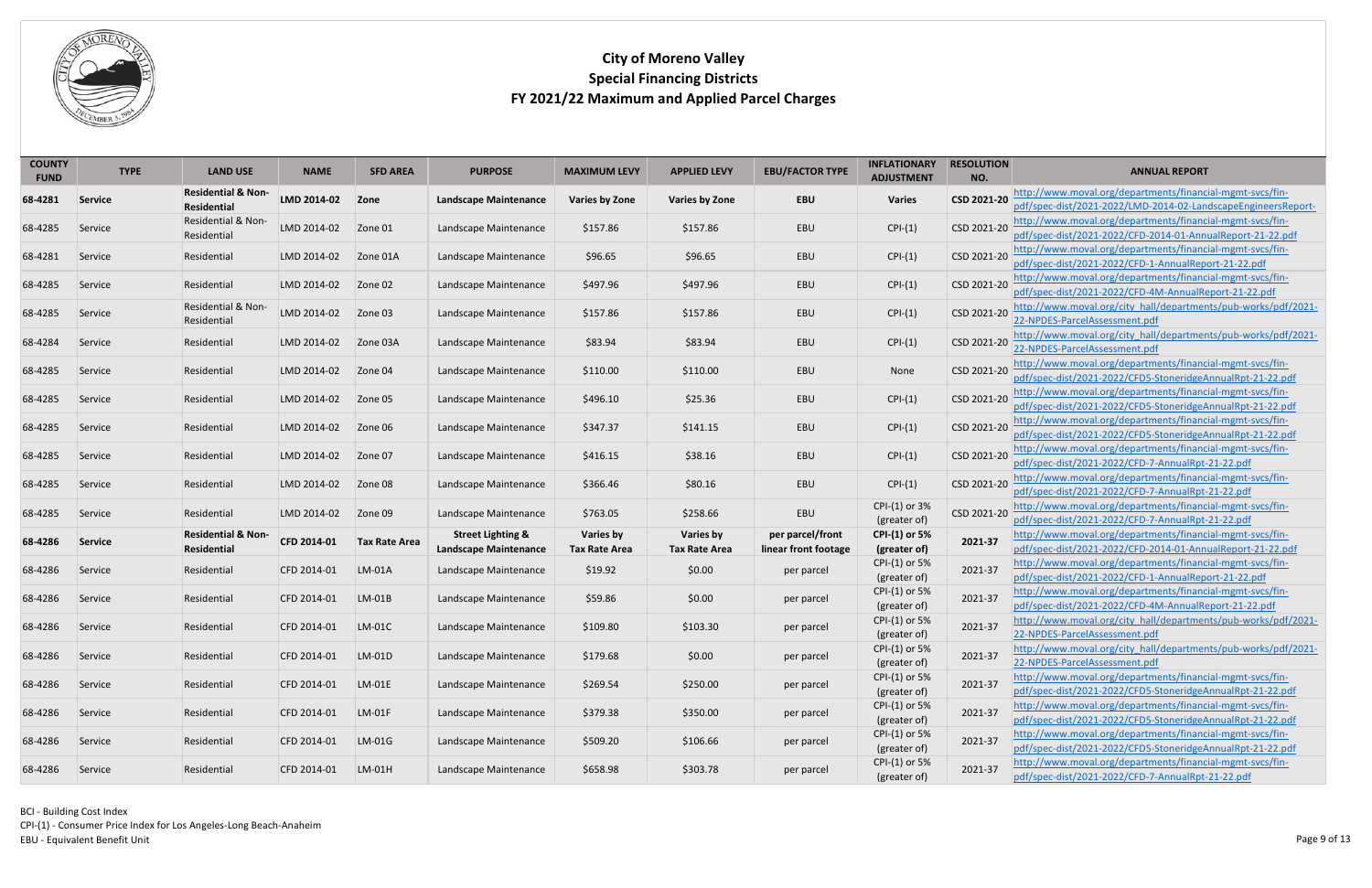

| <b>COUNTY</b><br><b>FUND</b> | <b>TYPE</b> | <b>LAND USE</b> | <b>NAME</b> | <b>SFD AREA</b> | <b>PURPOSE</b>        | <b>MAXIMUM LEVY</b> | <b>APPLIED LEVY</b> | <b>EBU/FACTOR TYPE</b>            | <b>INFLATIONARY</b><br><b>ADJUSTMENT</b> | <b>RESOLUTION</b><br>NO. | <b>ANNUAL REPORT</b>                                                                                                     |
|------------------------------|-------------|-----------------|-------------|-----------------|-----------------------|---------------------|---------------------|-----------------------------------|------------------------------------------|--------------------------|--------------------------------------------------------------------------------------------------------------------------|
| 68-4286                      | Service     | Residential     | CFD 2014-01 | LM-011          | Landscape Maintenance | \$828.74            | \$363.54            | per parcel                        | CPI-(1) or 5%<br>(greater of)            | 2021-37                  | http://www.moval.org/departments/financial-mgmt-svcs/fin-<br>pdf/spec-dist/2021-2022/CFD-7-AnnualRpt-21-22.pdf           |
| 68-4286                      | Service     | Residential     | CFD 2014-01 | $LM-01J$        | Landscape Maintenance | \$1,018.46          | \$0.00              | per parcel                        | CPI-(1) or 5%<br>(greater of)            | 2021-37                  | http://www.moval.org/departments/financial-mgmt-svcs/fin-<br>pdf/spec-dist/2021-2022/CFD-7-AnnualRpt-21-22.pdf           |
| 68-4286                      | Service     | Residential     | CFD 2014-01 | $LM-01K$        | Landscape Maintenance | \$1,228.14          | \$566.72            | per parcel                        | CPI-(1) or 5%<br>(greater of)            | 2021-37                  | http://www.moval.org/departments/financial-mgmt-svcs/fin-<br>pdf/spec-dist/2021-2022/CFD-87-1-AnnualReport-21-22.pdf     |
| 68-4286                      | Service     | Residential     | CFD 2014-01 | LM-01L          | Landscape Maintenance | \$1,457.82          | \$0.00              | per parcel                        | CPI-(1) or 5%<br>(greater of)            | 2021-37                  | http://www.moval.org/departments/financial-mgmt-svcs/fin-<br>pdf/spec-dist/2021-2022/CFD-87-1-IA1-AnnualReport-21-22.pdf |
| 68-4286                      | Service     | Residential     | CFD 2014-01 | $LM-01M$        | Landscape Maintenance | \$1,707.44          | \$0.00              | per parcel                        | CPI-(1) or 5%<br>(greater of)            | 2021-37                  | http://www.moval.org/departments/financial-mgmt-svcs/fin-<br>pdf/spec-dist/2021-2022/CFD-87-1-IA1-AnnualReport-21-22.pdf |
| 68-4286                      | Service     | Residential     | CFD 2014-01 | $LM-01N$        | Landscape Maintenance | \$1,977.04          | \$0.00              | per parcel                        | CPI-(1) or 5%<br>(greater of)            | 2021-37                  | http://www.moval.org/departments/financial-mgmt-svcs/fin-<br>pdf/spec-dist/2021-2022/CFD-87-1-IA1-AnnualReport-21-22.pdf |
| 68-4286                      | Service     | Residential     | CFD 2014-01 | LM-010          | Landscape Maintenance | \$2,266.60          | \$0.00              | per parcel                        | CPI-(1) or 5%<br>(greater of)            | 2021-37                  | http://www.moval.org/departments/financial-mgmt-svcs/fin-<br>pdf/spec-dist/2021-2022/CSD-LevyReport-21-22.pdf            |
| 68-4286                      | Service     | Residential     | CFD 2014-01 | $LM-01P$        | Landscape Maintenance | \$2,576.16          | \$0.00              | per parcel                        | CPI-(1) or 5%<br>(greater of)            | 2021-37                  | http://www.moval.org/departments/financial-mgmt-svcs/fin-<br>pdf/spec-dist/2021-2022/CSD-LevyReport-21-22.pdf            |
| 68-4286                      | Service     | Residential     | CFD 2014-01 | $LM-01Q$        | Landscape Maintenance | \$2,905.68          | \$0.00              | per parcel                        | CPI-(1) or 5%<br>(greater of)            | 2021-37                  | http://www.moval.org/departments/financial-mgmt-svcs/fin-<br>pdf/spec-dist/2021-2022/CSD-LevyReport-21-22.pdf            |
| 68-4286                      | Service     | Residential     | CFD 2014-01 | $LM-01R$        | Landscape Maintenance | \$3,255.16          | \$0.00              | per parcel                        | CPI-(1) or 5%<br>(greater of)            | 2021-37                  | http://www.moval.org/departments/financial-mgmt-svcs/fin-<br>pdf/spec-dist/2021-2022/CSD-LevyReport-21-22.pdf            |
| 68-4286                      | Service     | Residential     | CFD 2014-01 | LM-01S          | Landscape Maintenance | \$3,624.62          | \$0.00              | per parcel                        | CPI-(1) or 5%<br>(greater of)            | 2021-37                  | http://www.moval.org/departments/financial-mgmt-svcs/fin-<br>pdf/spec-dist/2021-2022/CSD-LevyReport-21-22.pdf            |
| 68-4286                      | Service     | Residential     | CFD 2014-01 | $LM-01T$        | Landscape Maintenance | \$4,014.02          | \$0.00              | per parcel                        | CPI-(1) or 5%<br>(greater of)            | 2021-37                  | http://www.moval.org/departments/financial-mgmt-svcs/fin-<br>pdf/spec-dist/2021-2022/CSD-LevyReport-21-22.pdf            |
| 68-4286                      | Service     | Non-Residential | CFD 2014-01 | $LM-02A$        | Landscape Maintenance | \$15.36             | \$5.91              | per proportional front<br>footage | CPI-(1) or 5%<br>(greater of)            | 2021-37                  | http://www.moval.org/departments/financial-mgmt-svcs/fin-<br>pdf/spec-dist/2021-2022/CSD-LevyReport-21-22.pdf            |
| 68-4286                      | Service     | Non-Residential | CFD 2014-01 | LM-02B          | Landscape Maintenance | \$7.66              | \$3.59              | per proportional front<br>footage | CPI-(1) or 5%<br>(greater of)            | 2021-37                  | http://www.moval.org/departments/financial-mgmt-svcs/fin-<br>pdf/spec-dist/2021-2022/CSD-LevyReport-21-22.pdf            |
| 68-4286                      | Service     | Non-Residential | CFD 2014-01 | $LM-02C$        | Landscape Maintenance | \$18.92             | \$0.00              | per proportional front<br>footage | CPI-(1) or 5%<br>(greater of)            | 2021-37                  | http://www.moval.org/departments/financial-mgmt-svcs/fin-<br>pdf/spec-dist/2021-2022/CSD-LevyReport-21-22.pdf            |
| 68-4286                      | Service     | Residential     | CFD 2014-01 | <b>TC-01A</b>   | <b>Traffic Circle</b> | \$23.73             | \$0.00              | per parcel                        | CPI-(1) or 5%<br>(greater of)            | 2021-37                  | http://www.moval.org/departments/financial-mgmt-svcs/fin-<br>pdf/spec-dist/2021-2022/CSD-LevyReport-21-22.pdf            |
| 68-4286                      | Service     | Residential     | CFD 2014-01 | $TC-01B$        | <b>Traffic Circle</b> | \$71.28             | \$0.00              | per parcel                        | CPI-(1) or 5%<br>(greater of)            | 2021-37                  | http://www.moval.org/departments/financial-mgmt-svcs/fin-<br>pdf/spec-dist/2021-2022/CSD-LevyReport-21-22.pdf            |
| 68-4286                      | Service     | Residential     | CFD 2014-01 | $TC-01C$        | <b>Traffic Circle</b> | \$130.73            | \$0.00              | per parcel                        | CPI-(1) or 5%<br>(greater of)            | 2021-37                  | http://www.moval.org/departments/financial-mgmt-svcs/fin-<br>pdf/spec-dist/2021-2022/CSD-LevyReport-21-22.pdf            |
| 68-4286                      | Service     | Residential     | CFD 2014-01 | $TC-01D$        | <b>Traffic Circle</b> | \$213.93            | \$0.00              | per parcel                        | CPI-(1) or 5%<br>(greater of)            | 2021-37                  | http://www.moval.org/departments/financial-mgmt-svcs/fin-<br>pdf/spec-dist/2021-2022/CSD-LevyReport-21-22.pdf            |
| 68-4286                      | Service     | Residential     | CFD 2014-01 | <b>TC-01E</b>   | <b>Traffic Circle</b> | \$320.90            | \$0.00              | per parcel                        | CPI-(1) or 5%<br>(greater of)            | 2021-37                  | http://www.moval.org/departments/financial-mgmt-svcs/fin-<br>pdf/spec-dist/2021-2022/CSD-LevyReport-21-22.pdf            |
| 68-4286                      | Service     | Residential     | CFD 2014-01 | $TC-01F$        | <b>Traffic Circle</b> | \$451.65            | \$0.00              | per parcel                        | CPI-(1) or 5%<br>(greater of)            | 2021-37                  | http://www.moval.org/departments/financial-mgmt-svcs/fin-<br>pdf/spec-dist/2021-2022/CSD-LevyReport-21-22.pdf            |

BCI - Building Cost Index CPI-(1) - Consumer Price Index for Los Angeles-Long Beach-Anaheim Page 10 of 13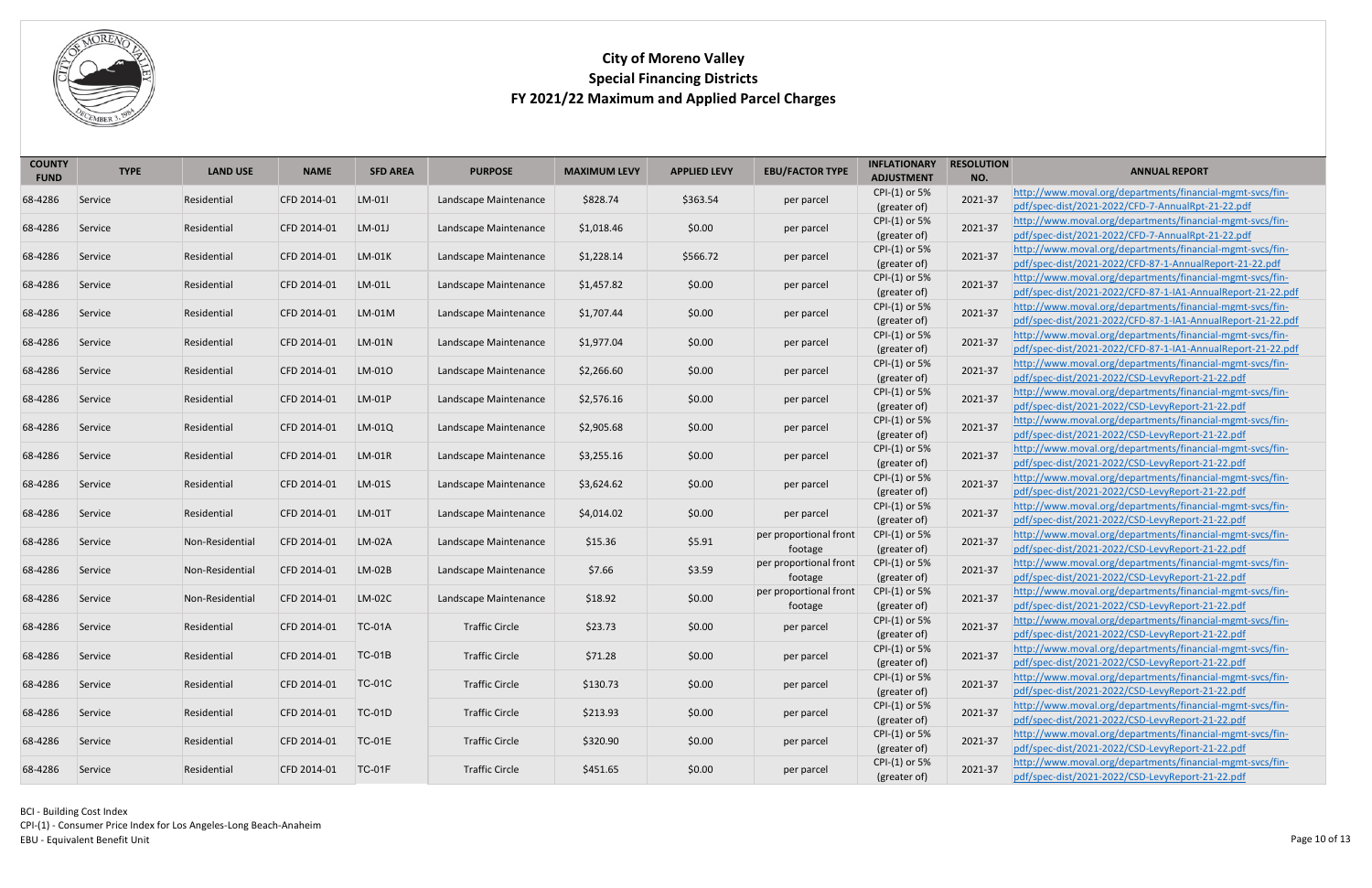

| <b>COUNTY</b><br><b>FUND</b> | <b>TYPE</b> | <b>LAND USE</b> | <b>NAME</b> | <b>SFD AREA</b> | <b>PURPOSE</b>        | <b>MAXIMUM LEVY</b> | <b>APPLIED LEVY</b> | <b>EBU/FACTOR TYPE</b> | <b>INFLATIONARY</b><br><b>ADJUSTMENT</b> | <b>RESOLUTION</b><br>NO. | <b>ANNUAL REPORT</b>                                                                                          |
|------------------------------|-------------|-----------------|-------------|-----------------|-----------------------|---------------------|---------------------|------------------------|------------------------------------------|--------------------------|---------------------------------------------------------------------------------------------------------------|
| 68-4286                      | Service     | Residential     | CFD 2014-01 | <b>TC-01G</b>   | <b>Traffic Circle</b> | \$606.20            | \$0.00              | per parcel             | CPI-(1) or 5%<br>(greater of)            | 2021-37                  | http://www.moval.org/departments/financial-mgmt-svcs/fin-<br>pdf/spec-dist/2021-2022/CSD-LevyReport-21-22.pdf |
| 68-4286                      | Service     | Residential     | CFD 2014-01 | <b>TC-01H</b>   | <b>Traffic Circle</b> | \$784.50            | \$0.00              | per parcel             | CPI-(1) or 5%<br>(greater of)            | 2021-37                  | http://www.moval.org/departments/financial-mgmt-svcs/fin-<br>pdf/spec-dist/2021-2022/CSD-LevyReport-21-22.pdf |
| 68-4286                      | Service     | Residential     | CFD 2014-01 | <b>TC-01I</b>   | <b>Traffic Circle</b> | \$986.60            | \$0.00              | per parcel             | CPI-(1) or 5%<br>(greater of)            | 2021-37                  | http://www.moval.org/departments/financial-mgmt-svcs/fin-<br>pdf/spec-dist/2021-2022/CSD-LevyReport-21-22.pdf |
| 68-4286                      | Service     | Residential     | CFD 2014-01 | <b>TC-01J</b>   | <b>Traffic Circle</b> | \$1,212.48          | \$0.00              | per parcel             | CPI-(1) or 5%<br>(greater of)            | 2021-37                  | http://www.moval.org/departments/financial-mgmt-svcs/fin-<br>pdf/spec-dist/2021-2022/CSD-LevyReport-21-22.pdf |
| 68-4286                      | Service     | Residential     | CFD 2014-01 | <b>TC-01K</b>   | <b>Traffic Circle</b> | \$1,462.08          | \$0.00              | per parcel             | CPI-(1) or 5%<br>(greater of)            | 2021-37                  | http://www.moval.org/departments/financial-mgmt-svcs/fin-<br>pdf/spec-dist/2021-2022/CSD-LevyReport-21-22.pdf |
| 68-4286                      | Service     | Residential     | CFD 2014-01 | <b>TC-01L</b>   | <b>Traffic Circle</b> | \$1,735.50          | \$0.00              | per parcel             | CPI-(1) or 5%<br>(greater of)            | 2021-37                  | http://www.moval.org/departments/financial-mgmt-svcs/fin-<br>pdf/spec-dist/2021-2022/CSD-LevyReport-21-22.pdf |
| 68-4286                      | Service     | Residential     | CFD 2014-01 | <b>TC-01M</b>   | <b>Traffic Circle</b> | \$2,032.68          | \$0.00              | per parcel             | CPI-(1) or 5%<br>(greater of)            | 2021-37                  | http://www.moval.org/departments/financial-mgmt-svcs/fin-<br>pdf/spec-dist/2021-2022/CSD-LevyReport-21-22.pdf |
| 68-4286                      | Service     | Residential     | CFD 2014-01 | <b>TC-01N</b>   | <b>Traffic Circle</b> | \$2,353.63          | \$0.00              | per parcel             | CPI-(1) or 5%<br>(greater of)            | 2021-37                  | http://www.moval.org/departments/financial-mgmt-svcs/fin-<br>pdf/spec-dist/2021-2022/CSD-LevyReport-21-22.pdf |
| 68-4286                      | Service     | Residential     | CFD 2014-01 | <b>TC-02A</b>   | <b>Traffic Circle</b> | \$37.96             | \$0.00              | per parcel             | CPI-(1) or 5%<br>(greater of)            | 2021-37                  | http://www.moval.org/departments/financial-mgmt-svcs/fin-<br>pdf/spec-dist/2021-2022/CSD-LevyReport-21-22.pdf |
| 68-4286                      | Service     | Residential     | CFD 2014-01 | <b>TC-02B</b>   | <b>Traffic Circle</b> | \$114.04            | \$0.00              | per parcel             | CPI-(1) or 5%<br>(greater of)            | 2021-37                  | http://www.moval.org/departments/financial-mgmt-svcs/fin-<br>pdf/spec-dist/2021-2022/CSD-LevyReport-21-22.pdf |
| 68-4286                      | Service     | Residential     | CFD 2014-01 | <b>TC-02C</b>   | <b>Traffic Circle</b> | \$209.16            | \$0.00              | per parcel             | CPI-(1) or 5%<br>(greater of)            | 2021-37                  | http://www.moval.org/departments/financial-mgmt-svcs/fin-<br>pdf/spec-dist/2021-2022/CSD-LevyReport-21-22.pdf |
| 68-4286                      | Service     | Residential     | CFD 2014-01 | <b>TC-02D</b>   | <b>Traffic Circle</b> | \$342.28            | \$0.00              | per parcel             | CPI-(1) or 5%<br>(greater of)            | 2021-37                  | http://www.moval.org/departments/financial-mgmt-svcs/fin-<br>pdf/spec-dist/2021-2022/CSD-LevyReport-21-22.pdf |
| 68-4286                      | Service     | Residential     | CFD 2014-01 | <b>TC-02E</b>   | <b>Traffic Circle</b> | \$513.44            | \$0.00              | per parcel             | CPI-(1) or 5%<br>(greater of)            | 2021-37                  | http://www.moval.org/departments/financial-mgmt-svcs/fin-<br>pdf/spec-dist/2021-2022/CSD-LevyReport-21-22.pdf |
| 68-4286                      | Service     | Residential     | CFD 2014-01 | <b>TC-02F</b>   | <b>Traffic Circle</b> | \$722.64            | \$0.00              | per parcel             | CPI-(1) or 5%<br>(greater of)            | 2021-37                  | http://www.moval.org/departments/financial-mgmt-svcs/fin-<br>pdf/spec-dist/2021-2022/CSD-LevyReport-21-22.pdf |
| 68-4286                      | Service     | Residential     | CFD 2014-01 | <b>TC-02G</b>   | <b>Traffic Circle</b> | \$969.92            | \$0.00              | per parcel             | CPI-(1) or 5%<br>(greater of)            | 2021-37                  | http://www.moval.org/departments/financial-mgmt-svcs/fin-<br>pdf/spec-dist/2021-2022/CSD-LevyReport-21-22.pdf |
| 68-4286                      | Service     | Residential     | CFD 2014-01 | <b>TC-02H</b>   | <b>Traffic Circle</b> | \$1,255.20          | \$0.00              | per parcel             | CPI-(1) or 5%<br>(greater of)            | 2021-37                  | http://www.moval.org/departments/financial-mgmt-svcs/fin-<br>pdf/spec-dist/2021-2022/CSD-LevyReport-21-22.pdf |
| 68-4286                      | Service     | Residential     | CFD 2014-01 | $TC-02I$        | <b>Traffic Circle</b> | \$1,578.56          | \$0.00              | per parcel             | CPI-(1) or 5%<br>(greater of)            | 2021-37                  | http://www.moval.org/departments/financial-mgmt-svcs/fin-<br>pdf/spec-dist/2021-2022/CSD-LevyReport-21-22.pdf |
| 68-4286                      | Service     | Residential     | CFD 2014-01 | <b>TC-02J</b>   | <b>Traffic Circle</b> | \$1,939.96          | \$0.00              | per parcel             | CPI-(1) or 5%<br>(greater of)            | 2021-37                  | http://www.moval.org/departments/financial-mgmt-svcs/fin-<br>pdf/spec-dist/2021-2022/CSD-LevyReport-21-22.pdf |
| 68-4286                      | Service     | Residential     | CFD 2014-01 | <b>TC-02K</b>   | <b>Traffic Circle</b> | \$2,339.32          | \$0.00              | per parcel             | CPI-(1) or 5%<br>(greater of)            | 2021-37                  | http://www.moval.org/departments/financial-mgmt-svcs/fin-<br>pdf/spec-dist/2021-2022/CSD-LevyReport-21-22.pdf |
| 68-4286                      | Service     | Residential     | CFD 2014-01 | <b>TC-02L</b>   | <b>Traffic Circle</b> | \$2,776.80          | \$0.00              | per parcel             | CPI-(1) or 5%<br>(greater of)            | 2021-37                  | http://www.moval.org/departments/financial-mgmt-svcs/fin-<br>pdf/spec-dist/2021-2022/CSD-LevyReport-21-22.pdf |
| 68-4286                      | Service     | Residential     | CFD 2014-01 | <b>TC-02M</b>   | <b>Traffic Circle</b> | \$3,252.28          | \$0.00              | per parcel             | CPI-(1) or 5%<br>(greater of)            | 2021-37                  | http://www.moval.org/departments/financial-mgmt-svcs/fin-<br>pdf/spec-dist/2021-2022/CSD-LevyReport-21-22.pdf |

BCI - Building Cost Index CPI-(1) - Consumer Price Index for Los Angeles-Long Beach-Anaheim Page 11 of 13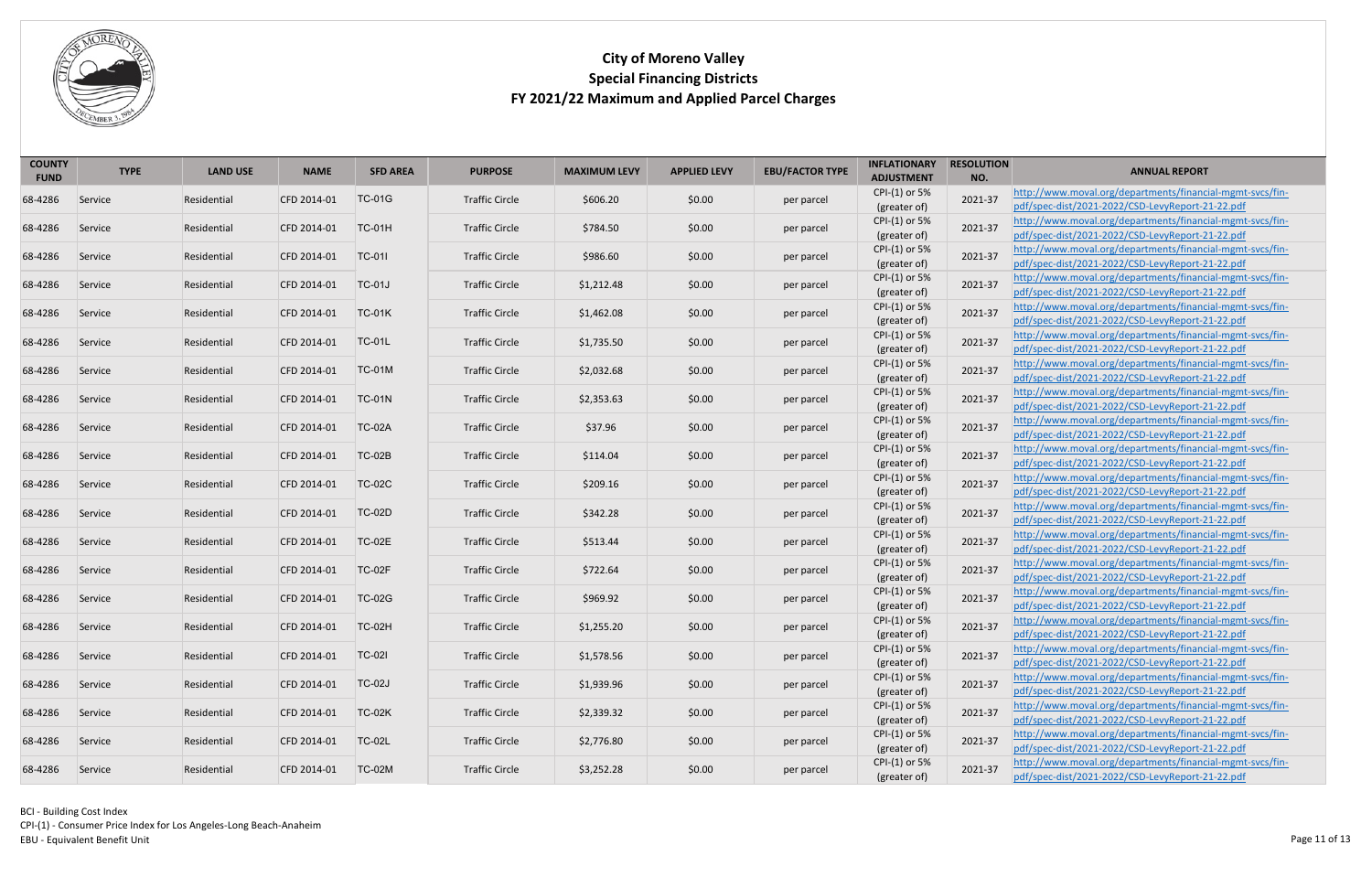

<span id="page-11-1"></span><span id="page-11-0"></span>

| <b>COUNTY</b> | <b>TYPE</b>    |                        |                   |                 |                              |                     |                     | <b>EBU/FACTOR TYPE</b> | <b>INFLATIONARY</b> | <b>RESOLUTION</b> |                                                           |
|---------------|----------------|------------------------|-------------------|-----------------|------------------------------|---------------------|---------------------|------------------------|---------------------|-------------------|-----------------------------------------------------------|
| <b>FUND</b>   |                | <b>LAND USE</b>        | <b>NAME</b>       | <b>SFD AREA</b> | <b>PURPOSE</b>               | <b>MAXIMUM LEVY</b> | <b>APPLIED LEVY</b> |                        | <b>ADJUSTMENT</b>   | NO.               | <b>ANNUAL REPORT</b>                                      |
|               |                |                        |                   | <b>TC-02N</b>   |                              |                     | \$0.00              |                        | CPI-(1) or 5%       | 2021-37           | http://www.moval.org/departments/financial-mgmt-svcs/fin- |
| 68-4286       | Service        | Residential            | CFD 2014-01       |                 | <b>Traffic Circle</b>        | \$3,765.80          |                     | per parcel             | (greater of)        |                   | pdf/spec-dist/2021-2022/CSD-LevyReport-21-22.pdf          |
|               |                |                        | CFD 2014-01       | <b>TC-03</b>    | <b>Traffic Circle</b>        |                     | \$16.00             | per angular front      | CPI-(1) or 5%       | 2021-37           | http://www.moval.org/departments/financial-mgmt-svcs/fin- |
| 68-4286       | Service        | Non-Residential        |                   |                 |                              | \$36.58             |                     | footage                | (greater of)        |                   | pdf/spec-dist/2021-2022/CSD-LevyReport-21-22.pdf          |
| 68-4286       | Service        | Non-Residential        | CFD 2014-01       | <b>TC-04</b>    | <b>Traffic Circle</b>        | \$43.89             | \$0.00              | per angular front      | CPI-(1) or 5%       | 2021-37           | http://www.moval.org/departments/financial-mgmt-svcs/fin- |
|               |                |                        |                   |                 |                              |                     |                     | footage                | (greater of)        |                   | pdf/spec-dist/2021-2022/CSD-LevyReport-21-22.pdf          |
| 68-4286       | Service        | Non-Residential        | CFD 2014-01       | <b>TC-04</b>    | <b>Traffic Circle</b>        | \$43.89             | \$0.00              | per proportional front | CPI-(1) or 5%       | 2021-37           | http://www.moval.org/departments/financial-mgmt-svcs/fin- |
|               |                |                        |                   |                 |                              |                     |                     | footage                | (greater of)        |                   | pdf/spec-dist/2021-2022/CSD-LevyReport-21-22.pdf          |
| 68-4286       | Service        | Residential            | CFD 2014-01       | $SD-01P$        | Drainage & Street            | \$900.00            | \$900.00            | per parcel             | CPI-(1) or 5%       | 2021-37           | http://www.moval.org/departments/financial-mgmt-svcs/fin- |
|               |                |                        |                   |                 | Maintenance                  |                     |                     |                        | (greater of)        |                   | pdf/spec-dist/2021-2022/CSD-LevyReport-21-22.pdf          |
| 68-4286       | Service        | Residential            | CFD 2014-01       | $SD-01C$        | Drainage & Street            | \$2.50              | \$0.00              | per proportional curb  | CPI-(1) or 5%       | 2021-37           | http://www.moval.org/departments/financial-mgmt-svcs/fin- |
|               |                |                        |                   |                 | Maintenance                  |                     |                     | footage                | (greater of)        |                   | pdf/spec-dist/2021-2022/CSD-LevyReport-21-22.pdf          |
| 68-4286       | Service        | Residential            | CFD 2014-01       | <b>SL-01A</b>   | <b>Street Lighting</b>       | \$277.71            | \$38.40             | per parcel             | CPI-(1) or 5%       | 2021-37           | http://www.moval.org/departments/financial-mgmt-svcs/fin- |
|               |                |                        |                   |                 |                              |                     |                     |                        | (greater of)        |                   | pdf/spec-dist/2021-2022/CSD-LevyReport-21-22.pdf          |
| 68-4286       | Service        | Residential            | CFD 2014-01       | $SL-01B$        | <b>Street Lighting</b>       | \$87.28             | \$6.46              | per parcel             | CPI-(1) or 5%       | 2021-37           | http://www.moval.org/departments/financial-mgmt-svcs/fin- |
|               |                |                        |                   |                 |                              |                     |                     |                        | (greater of)        |                   | pdf/spec-dist/2021-2022/CSD-LevyReport-21-22.pdf          |
| 68-4286       | Service        | Non-Residential        | CFD 2014-01       | $SL-02$         | <b>Street Lighting</b>       | \$4.53              | \$0.70              | per proportional front | CPI-(1) or 5%       | 2021-37           | http://www.moval.org/departments/financial-mgmt-svcs/fin- |
|               |                |                        |                   |                 |                              |                     |                     | footage                | (greater of)        |                   | pdf/spec-dist/2021-2022/CSD-LevyReport-21-22.pdf          |
| 68-2491       | <b>Service</b> | Residential            | CFD1              |                 | <b>Park Maintenance</b>      | \$185.22            | \$153.64            | per parcel/ dwelling   | CPI-(1) or 2%       | CSD 2021-12       | http://www.moval.org/departments/financial-mgmt-svcs/fin- |
|               |                |                        |                   |                 |                              |                     |                     | unit                   | (greater of)        |                   | pdf/spec-dist/2021-2022/CFD-1-AnnualReport-21-22.pdf      |
| 68-4292       | <b>Service</b> | <b>Non-Residential</b> | CFD <sub>4M</sub> |                 | <b>Stormwater Facilities</b> | \$0.010725          | \$0.008689          | per square foot        | <b>BCI</b>          | 2021-36           | http://www.moval.org/departments/financial-mgmt-svcs/fin- |
|               |                |                        |                   |                 | Maint.                       |                     |                     |                        |                     |                   | pdf/spec-dist/2021-2022/CFD-4M-AnnualReport-21-22.pdf     |